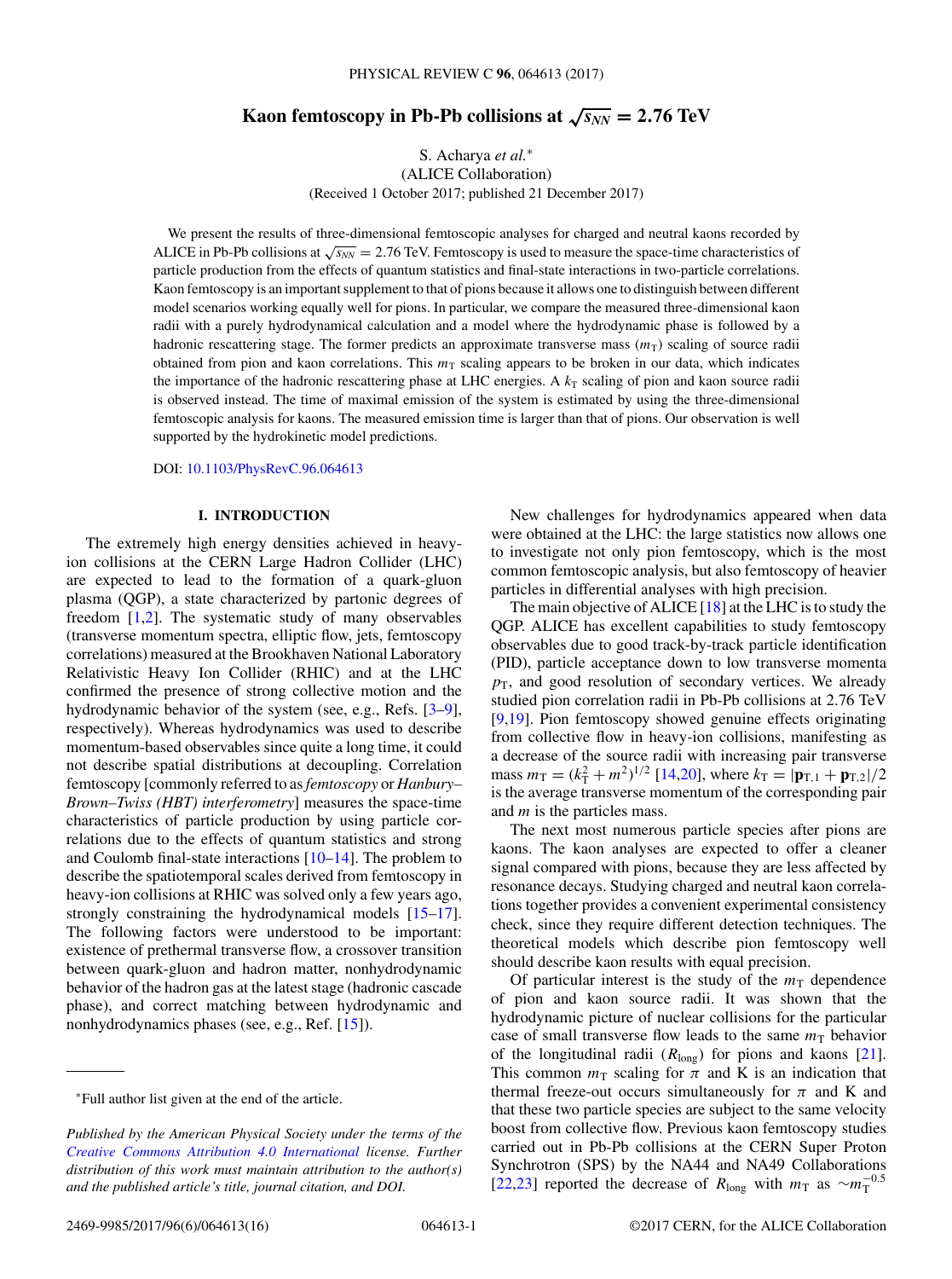as a consequence of the boost-invariant longitudinal flow. Subsequent studies carried out in Au-Au collisions at RHIC [\[24–27\]](#page-9-0) have shown the same power in the  $m<sub>T</sub>$  dependencies for  $\pi$  and K radii, consistent with a common freeze-out hypersurface. Like in the SPS data, no exact universal  $m<sub>T</sub>$ scaling for the three-dimensional (3D) radii was observed at RHIC, but still these experiments observed an approximate  $m<sub>T</sub>$  scaling for pions and kaons. The recent study of the  $m<sub>T</sub>$ dependence of kaon three-dimensional radii performed by the PHENIX Collaboration [\[28\]](#page-9-0) demonstrated breaking of this scaling especially for the "long" direction. PHENIX reported that the hydrokinetic model (HKM) describes well the overall trend of femtoscopic radii for pions and kaons [\[29,30\]](#page-9-0).

We have published previously the study of one-dimensional correlation radii of different particle species:  $\pi^{\pm} \pi^{\pm}$ , K<sup> $\pm$ </sup>K<sup> $\pm$ </sup>,  $K_S^0 K_S^0$ , pp, and  $\overline{pp}$  correlations in Pb-Pb collisions at  $\sqrt{s_{NN}}$  = 2.76 TeV for several intervals of centrality and transverse mass [\[31\]](#page-9-0). The decrease of the source radii with increasing transverse mass was observed for all types of particles, manifesting a fingerprint of collective flow in heavy-ion collisions. The one-dimensional femtoscopic radii demonstrated the approximate  $m<sub>T</sub>$  scaling as was expected from hydrodynamic model considerations [\[14\]](#page-9-0).

Recent calculations made within a  $(3 + 1)$ -dimensional  $[(3 + 1)-D]$  hydrodynamical model coupled with a statistical hadronization code taking into account the resonance contribution, THERMINATOR-2, showed the approximate scaling of the three-dimensional radii with transverse mass for pions, kaons, and protons  $[32]$ . An alternative calculation; that is, the hydrokinetic model, including a hydrodynamic phase as well as a hadronic rescattering stage, predicts the violation of such a scaling between pions and kaons at LHC energies [\[33\]](#page-9-0). Both models observe approximate scaling if there is no rescattering phase. It is suggested in Ref. [\[33\]](#page-9-0) that rescattering has a significantly different influence on pions and kaons and is responsible for the violation of  $m<sub>T</sub>$  scaling at the LHC energies. Moreover, the analysis of the emission times of pions and kaons obtained within HKM in Ref. [\[34\]](#page-9-0) showed that kaons are emitted later than pions due to rescattering through the rather-long-lived  $K^*(892)$  resonance. This effect can explain the  $m<sub>T</sub>$ -scaling violation predicted in Ref. [\[33\]](#page-9-0).

In Ref. [\[33\]](#page-9-0) it was found that immediately decaying the  $K^*(892)$  and  $\phi(1020)$  resonances at the chemical freeze-out hypersurface has only a negligible influence on the kaon radii. In this scenario, resonances were allowed to be regenerated in the hadronic phase. Further analysis in Ref. [\[34\]](#page-9-0) showed that it is indeed the regeneration of the  $K<sup>*</sup>(892)$  resonance through hadronic reactions which is responsible for the  $m<sub>T</sub>$ -scaling violation predicted in Ref. [\[33\]](#page-9-0). This mechanism clearly manifests itself in the prolonged emission time of kaons caused by the rather long lifetime of the  $K^*(892)$  resonance [\[33\]](#page-9-0).

The approximate scaling of pion and kaon radii was predicted by investigating  $(3 + 1)$ -D hydrodynamical model + THERMINATOR-2 in Ref.  $[32]$  to hold for each of the threedimensional radii separately. The scaling of one-dimensional pion and kaon radii was also studied in Ref. [\[32\]](#page-9-0). It was shown that, after averaging the three-dimensional radii and taking into account a mass-dependent Lorentz-boost factor, a deviation between one-dimensional pion and kaon radii appeared. These circumstances made it impossible to discriminate between THERMINATOR-2 [\[32\]](#page-9-0) and HKM calculations [\[33\]](#page-9-0) in the earlier published one-dimensional analysis of pion and kaon radii by ALICE [\[31\]](#page-9-0). The three-dimensional study presented here is not impeded by these effects and allows one to discriminate between the hypothesis of approximate scaling of three-dimensional radii predicted in Ref. [\[32\]](#page-9-0) and the strong scaling violation proposed in Ref. [\[33\]](#page-9-0). Thus the study of the  $m<sub>T</sub>$  dependence of three-dimensional pion and kaon radii can unambiguously distinguish between the different freeze-out scenarios and clarify the existence of a significant hadronic phase.

One more interesting feature of femtoscopy studies of heavy-ion collisions concerns the ratio of radius components in the transverse plane. The strong hydrodynamic flow produces significant positive space-time correlations during the evolution of the freeze-out hypersurface. This influences the extracted radius parameters of the system in the plane perpendicular to the beam axis. The radius along the pair transverse momentum is reduced by the correlation with respect to the perpendicular one in the transverse plane. This effect appears to be stronger at LHC energies than at RHIC energies [\[35,36\]](#page-9-0). It was studied by the ALICE collaboration for pions in Pb-Pb collisions at 2.76 TeV [\[19\]](#page-9-0) at different centralities. This work extends this study to kaons and compares the obtained transverse radii with those found in the analysis for pions and to the model calculations discussed above.

The paper is organized as follows: Section  $\mathbf{II}$  explains the data selection and describes the identification of charged and neutral kaons. In Sec. [III](#page-3-0) the details of the analysis of the correlation functions are discussed together with the investigation of the systematic uncertainties. Section [IV](#page-5-0) presents the measured source radii as well as the extracted emission times and compares them to model predictions. Finally, Sec. [V](#page-7-0) summarizes the results obtained and discusses them within the hydrokinetic approach.

# **II. DATA SELECTION**

Large sets of data were recorded by the ALICE collaboration at  $\sqrt{s_{NN}}$  = 2.76 TeV in Pb-Pb collisions. The about 8 million events from 2010 (used only in the  $K_S^0K_S^0$  analysis) and about 40 million events from 2011 made it possible to perform the three-dimensional analyses of neutral and charged kaon correlations differentially in centrality and pair transverse momentum  $k<sub>T</sub>$ . Three trigger types were used: minimum bias, semicentral (10%–50% collision centrality), and central  $(0\% - 10\%$  collision centrality) [\[37\]](#page-9-0). The analyses were performed in the centrality ranges:  $(0\% - 5\%)$ ,  $(0\% - 10\%)$ , (10%–30%), and (30%–50%). The centrality was determined by using the measured amplitudes in the V0 detector [\[37\]](#page-9-0). The following transverse momentum  $k<sub>T</sub>$  bins were considered:  $(0.2-0.4)$ ,  $(0.4-0.6)$ , and  $(0.6-0.8)$  GeV/c for charged kaons and  $(0.2-0.6)$ ,  $(0.6-0.8)$ ,  $(0.8-1.0)$ , and  $(1.0-1.5)$  GeV/c for neutral kaons.

Charged particle tracking is generally performed by using the time projection chamber (TPC) [\[38\]](#page-9-0) and the inner tracking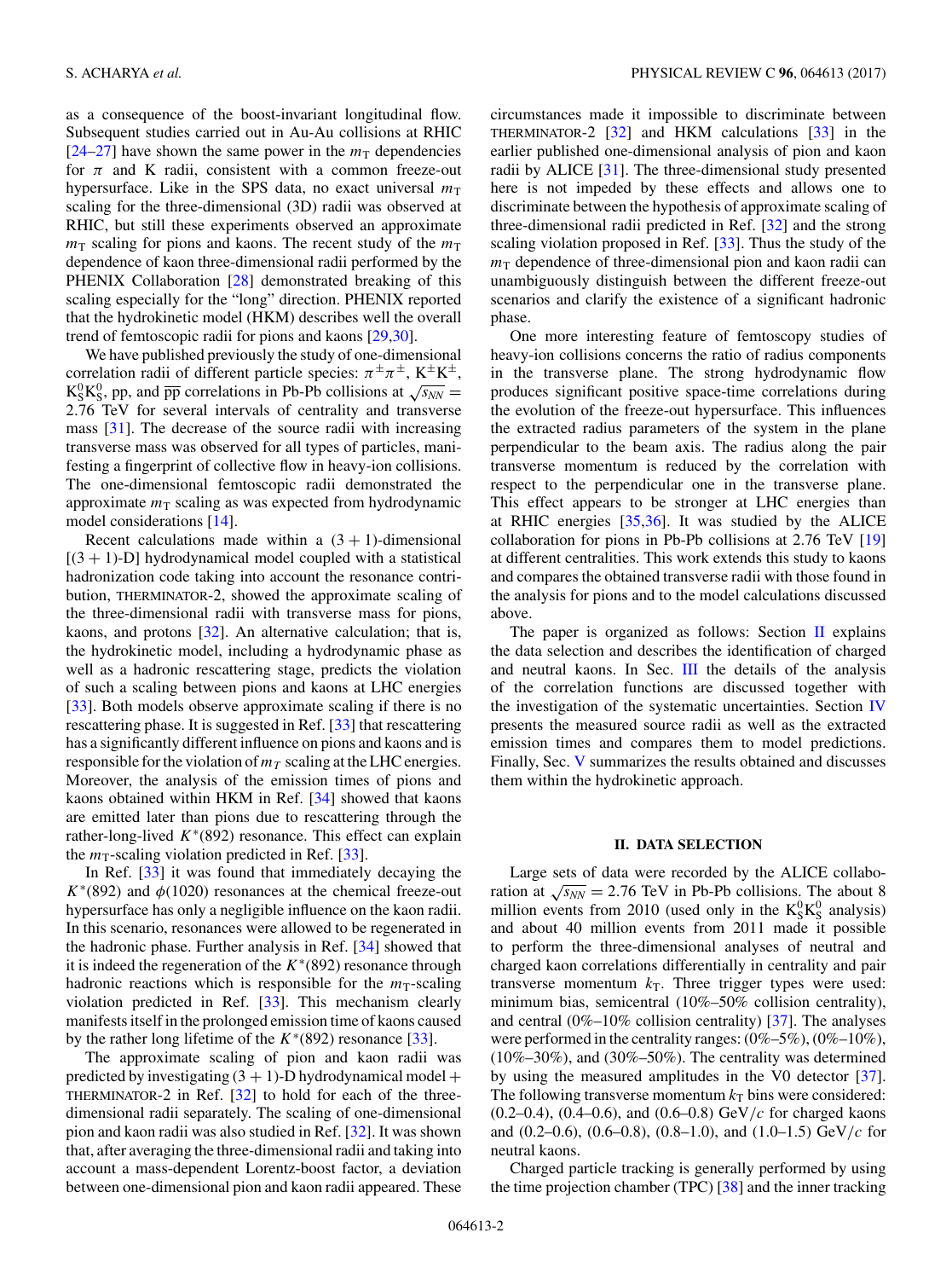TABLE I. Single-particle selection criteria.

<span id="page-2-0"></span>

| Charged kaon selection                                         |                                                   |  |  |  |
|----------------------------------------------------------------|---------------------------------------------------|--|--|--|
| $p_{\rm T}$                                                    | $0.15 < p_T < 1.5 \,\text{GeV}/c$                 |  |  |  |
| $ \eta $                                                       | ${<}0.8$                                          |  |  |  |
| $DCAtransverse$ to primary vertex                              | $<$ 2.4 cm                                        |  |  |  |
| DCAlongitudinal to primary vertex                              | $<$ 3.0 cm                                        |  |  |  |
| $N_{\sigma, \text{TPC}}$ (for $p < 0.5 \,\text{GeV}/c$ )       | $\leq$ 2                                          |  |  |  |
| $N_{\sigma, \text{TPC}}$ (for $p > 0.5 \,\text{GeV}/c$ )       | $\leq$ 3                                          |  |  |  |
| $N_{\sigma,TOF}$ (for $0.5 < p < 0.8$ GeV/c)                   | $\langle$                                         |  |  |  |
| $N_{\sigma, \text{TOF}}$ (for $0.8 < p < 1.0 \,\text{GeV}/c$ ) | ${<}1.5$                                          |  |  |  |
| $N_{\sigma,TOF}$ (for $1.0 < p < 1.5$ GeV/c)                   | ${<}1.0$                                          |  |  |  |
| Neutral kaon selection                                         |                                                   |  |  |  |
| $ \eta $                                                       | ${<}0.8$                                          |  |  |  |
| Daughter-daughter $DCA3D$                                      | $< 0.3$ cm                                        |  |  |  |
| $DCA3D$ to primary vertex                                      | $< 0.3$ cm                                        |  |  |  |
| Invariant mass                                                 | $0.480 < m_{\pi^+\pi^-} < 0.515 \,\text{GeV}/c^2$ |  |  |  |
| Daughter $p_T$                                                 | $>0.15 \,\mathrm{GeV}/c$                          |  |  |  |
| Daughter $ \eta $                                              | ${<}0.8$                                          |  |  |  |
| Daughter $DCA_{3D}$ to primary vertex                          | $>0.4$ cm                                         |  |  |  |
| Daughter $N_{\sigma, \text{TPC}}$                              | $\leq$ 3                                          |  |  |  |
| Daughter $N_{\sigma,TOF}$ (for $p > 0.8 \,\text{GeV}/c$ )      | $\leq$ 3                                          |  |  |  |

system (ITS) [\[18\]](#page-9-0). The ITS also provides high spatial resolution in determining the primary collision vertex.

Particle identification (PID) for reconstructed tracks was carried out by using both the TPC and the time-of-flight (TOF) detector [\[39\]](#page-9-0). For TPC PID, a parametrization of the Bethe– Bloch formula was employed to calculate the specific energy  $\cos(dE/dx)$  in the detector expected for a particle with a given mass and momentum. For PID with TOF, the particle mass hypothesis was used to calculate the expected time of flight as a function of track length and momentum. For each PID method, a value  $N_{\sigma}$  was assigned to each track denoting the number of standard deviations between the measured track  $dE/dx$ or time of flight and the calculated one as described above. Different cut values of  $N_{\sigma}$  were chosen based on detector performance for various particle types and track momenta (see Table I for specific values used in both analyses). More details on PID can be found in Secs. 7.2–7.5 of Ref. [\[40\]](#page-9-0).

The analysis details for charged and neutral kaons are discussed separately below. All major selection criteria are also listed in Table I.

### **A. Charged kaon selection**

Track reconstruction for the charged kaon analysis was performed by using the tracks' signal in the TPC. The TPC is divided by the central electrode into two halves, each of them composed of 18 sectors (covering the full azimuthal angle) with 159 padrows placed radially in each sector. A track signal in the TPC consists of space points (clusters), each of which is reconstructed in one of the padrows. A track was required to be composed out of at least 70 such clusters. The parameters of the track are determined by performing a Kalman fit to a set of clusters with an additional constraint that the track passes through the primary vertex. The quality of the fit is requested to have  $\chi^2/NDF$  better than two. The transverse momentum of each track was determined from its curvature in



FIG. 1. (a) Single  $K^{\pm}$  purity and (b) pair purity for small relative momenta for different centralities. In panel (b), the  $k_T$  values for different centrality intervals are slightly offset for clarity.

the uniform magnetic field. The momentum from this fit in the TPC was used in the analysis. Tracks were selected based on their distance of closest approach (DCA) to the primary vertex, which was required to be less than 2.4 cm in the transverse direction and less than 3.0 cm in the longitudinal direction.

 $K^{\pm}$  identification was performed by using the TPC (for all momenta) and the TOF detector (for  $p > 0.5 \text{ GeV}/c$ ). The use of different values for  $N_{\sigma, \text{TPC}}$  and  $N_{\sigma, \text{TOF}}$  was the result of studies to obtain the best kaon purity, which is defined as the fraction of accepted kaon tracks that corresponds to true kaon particles, while retaining a decent efficiency. The estimation of purity for  $p < 0.5$  GeV/c was performed by parametrizing the TPC  $dE/dx$  distribution in momentum slices for the contributing species [\[40\]](#page-9-0). The dominant contamination for charged kaons comes from  $e^{\pm}$  in the momentum range  $0.4 < p < 0.5$  GeV/c. The purity for  $p > 0.5$  GeV/c, where the TOF information was employed, was studied with HIJING [\[41\]](#page-9-0) simulations using GEANT [\[42\]](#page-10-0) to model particle transport through the detector; the charged kaon purity was estimated to be greater than 99%. The momentum dependence of the single kaon purity is shown in Fig.  $1(a)$ . The pair purity is calculated as the product of two single-particle purities, where the momenta are taken from the experimentally determined distribution. The  $K^{\pm}$  pair purity as a function of  $k_T$  at three different centralities is shown in Fig.  $1(b)$ . Kaon pair transverse momentum is an averaged  $p<sub>T</sub>$  of single kaons taken from the whole  $p_T$  range, which is the reason why the pair purities are larger than single-particle purities.

Two kinds of two-track effects have been investigated: splitting, where a signal produced by one particle is incorrectly reconstructed as two tracks, and merging, where two particles are reconstructed as only one track. These detector inefficiencies can be suppressed by employing specific pair selection criteria. We used the same procedure as in Ref. [\[19\]](#page-9-0) which works here as well with slightly modified cut values. Charged kaon pairs were required to have a separation of  $|\Delta \varphi^*| > 0.04$ and  $|\Delta \eta| > 0.02$ . Here,  $\varphi^*$  is the azimuthal position of the track in the TPC at  $R = 1.2$  m, taking into account track curvature in the magnetic field, and  $\eta$  is the pseudorapidity. Also, all track pairs sharing more than 5% of TPC clusters were rejected.

#### **B. Neutral kaon selection**

The decay channel  $K_S^0 \rightarrow \pi^+\pi^-$  was used for the identification of neutral kaons. The secondary pion tracks were reconstructed by using TPC and ITS information. The singleparticle cuts for parents  $(K<sub>S</sub><sup>0</sup>)$  and daughters  $(\pi^{\pm})$  used in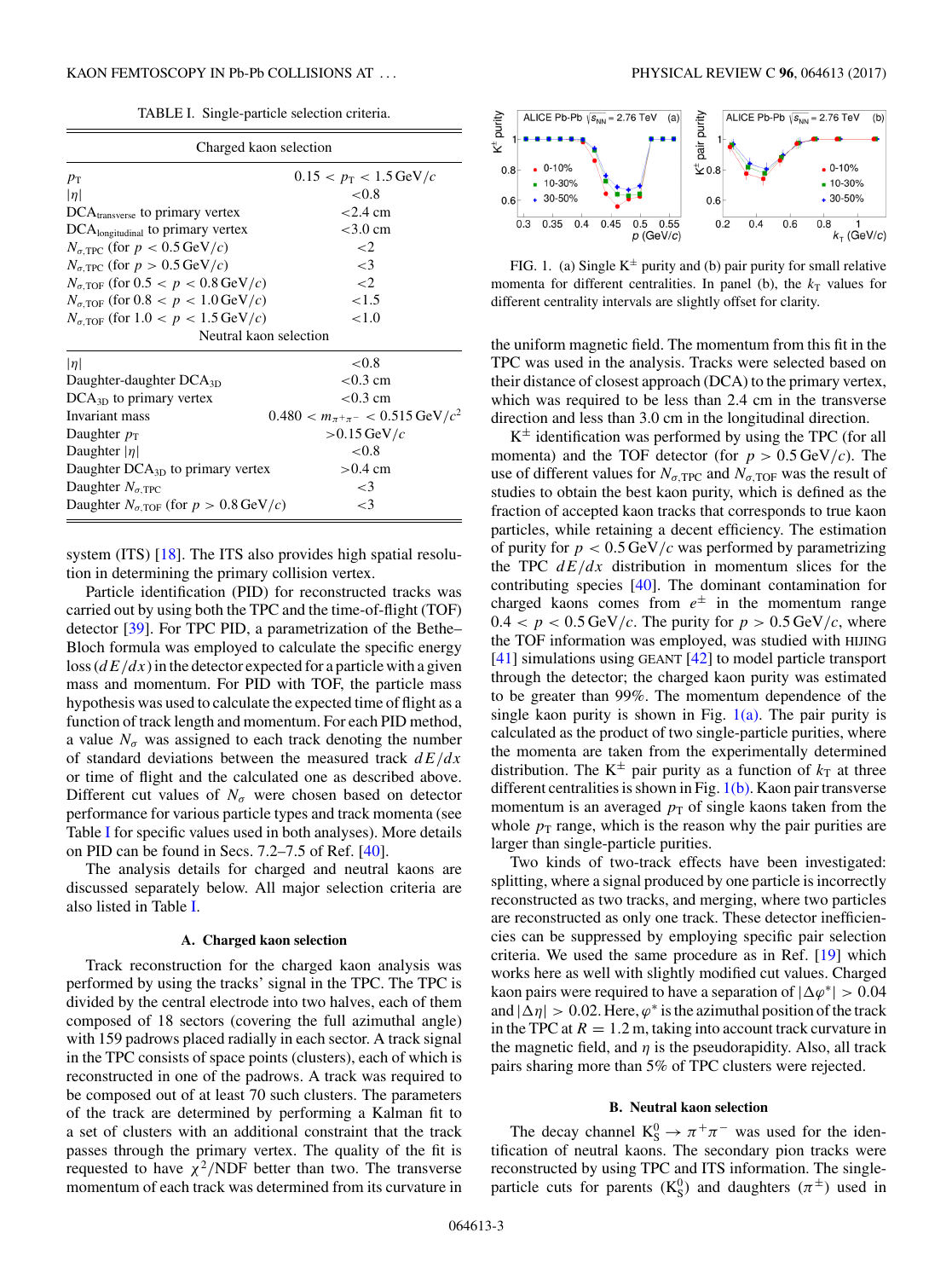<span id="page-3-0"></span>the decay-vertex reconstruction are shown in Table [I.](#page-2-0) The daughter-daughter DCA; that is, the distance of closest approach of the two daughter pions from a candidate  $K_S^0$ decay, proved useful in rejecting background topologies. PID for the pion daughters was performed by using both TPC (for all momenta) and TOF (for  $p > 0.8 \,\text{GeV}/c$ ). The very good detector performance is reflected in the full width at half maximum (FWHM) of the  $K_S^0$  peak of only 8 MeV/ $c^2$ . The selection criteria used in this analysis were chosen as a compromise to maximize statistics while keeping a high signal purity. The neutral kaon purity [defined as Sig./(Sig.+Bkg.) for 0.480 <  $m_{\pi^+\pi^-}$  < 0.515 GeV/ $c^2$ ] was larger than 0.95.

Two main two-particle cuts were used in the neutral kaon analysis. To resolve two-track inefficiencies associated with the daughter tracks, such as the splitting or merging of tracks discussed above, a separation cut was employed in the following way: For each kaon pair, the spatial separation between the same-sign pion daughters was calculated at several points throughout the TPC (every 20 cm radially from 85 to 245 cm) and averaged. If the average separation of either pair of tracks was below 5 cm, the kaon pair was not used. Another cut was used to prevent two reconstructed kaons from using the same daughter track. If two kaons shared a daughter track, one of them was excluded by using a procedure which compared the two  $K_S^0$  candidates and kept the candidate whose reconstructed parameters best matched those expected for a true  $K_S^0$  particle in two of three categories (smaller  $K_S^0$  DCA to primary vertex, smaller daughter-daughter DCA, and  $K_S^0$  mass closer to the Particle Data Group value [\[43\]](#page-10-0)). This procedure was shown, using  $HJIING + GEANT$  simulations, to have a success rate of about 95% in selecting a true  $K^0_S$  particle over a fake one. More details about the  $K_S^0 K_S^0$  analysis can be found in Refs. [\[44,45\]](#page-10-0).  $K_S^0$  candidate selection criteria developed in other works [\[31\]](#page-9-0) were used here as well; they are included in Table [I.](#page-2-0)

## **III. CORRELATION FUNCTIONS**

The femtoscopic correlation function  $C$  is constructed experimentally as the ratio  $C(\mathbf{q}) = A(\mathbf{q})/B(\mathbf{q})$ , where  $A(\mathbf{q})$ is the measured distribution of the difference  $\mathbf{q} = \mathbf{p}_2 - \mathbf{p}_1$ between the three-momenta of the two particles  $p_1$  and  $p_2$ taken from the same event,  $B(q)$  is a reference distribution of pairs of particles taken from different events (mixed). For a detailed description of the formalism, see, e.g., Ref. [\[13\]](#page-9-0). The pairs in the denominator distribution  $B(q)$  are constructed by taking a particle from one event and pairing it with a particle from another event with a similar centrality and primary vertex position along the beam direction. Each event is mixed with five (ten) others for the  $K_S^0$  ( $K^{\pm}$ ) analysis. The numerator and denominator are normalized in the full  $q = (|\mathbf{q}|^2 - q_0^2)^{1/2}$ range used (0–0.3 GeV/c) such that  $C(q) \rightarrow 1$  means no correlation. Pair cuts have been applied in exactly the same way for the same-event (signal) and mixed-event (background) pairs.

The momentum difference is calculated in the longitudinally comoving system (LCMS), where the longitudinal pair momentum vanishes, and is decomposed into  $(q_{\text{out}}, q_{\text{side}}, q_{\text{long}})$ , with the "long" axis going along the beam, "out" along the pair transverse momentum, and "side" perpendicular to the latter in the transverse plane (Bertsch–Pratt convention).



FIG. 2. A sample projected  $K^{\pm}K^{\pm}$  correlation function with fit. The error bars are statistical only. Systematic uncertainties on the points are equal to or less than the statistical error bars shown.

The correlation functions have been corrected for momentum resolution effects, by using the HIJING event generator and assigning a quantum-statistical weight to each particle pair. Furthermore, these modified events were propagated through the full simulation of the ALICE detectors [\[18\]](#page-9-0). The ratios of the correlation functions obtained before and after this full event simulation have been taken as the correction factors. The correlation function from the data has been divided by this  $q$ -dependent factor. The correction increases the obtained radii by 3%–5%.

### **A. Charged kaon**

The three-dimensional correlation functions were fit by the Bowler–Sinyukov formula [\[46,47\]](#page-10-0):

$$
C(\mathbf{q}) = N(1 - \lambda) + N\lambda K(q) \left[ 1 + \exp\left( -R_{\text{out}}^2 q_{\text{out}}^2 - R_{\text{side}}^2 q_{\text{side}}^2 - R_{\text{long}}^2 q_{\text{long}}^2 \right) \right],
$$
 (1)

where  $R_{\text{out}}$ ,  $R_{\text{side}}$ , and  $R_{\text{long}}$  are the Gaussian femtoscopic radii in the LCMS frame,  $N$  is the normalization factor, and  $q$ is the momentum difference in the pair rest frame  $(PRF)$ . The  $\lambda$  parameter, which characterizes the correlation strength, can be affected by long-lived resonances, coherent sources [\[48–50\]](#page-10-0), and non-Gaussian features of the particle-emission distribution. We account for Coulomb effects through  $K(q)$ , calculated according to Refs. [\[47,49\]](#page-10-0) as

$$
K(q) = C(QS + Coulomb)/C(QS).
$$
 (2)

Here, the theoretical correlation function  $C(QS)$  takes into account quantum statistics only and  $C(QS + Coulomb)$ considers quantum statistics and the Coulomb final-state interaction (FSI) contribution to the wave function [\[13\]](#page-9-0).

The experimental correlation functions have been corrected for purity according to

$$
C_{\text{corrected}} = (C_{\text{raw}} - 1 + \zeta) / \zeta, \tag{3}
$$

<sup>&</sup>lt;sup>1</sup> Average  $q$  in PRF for the given "out-side-long" bin is determined during the  $C(q)$  construction and used as an argument of the K function.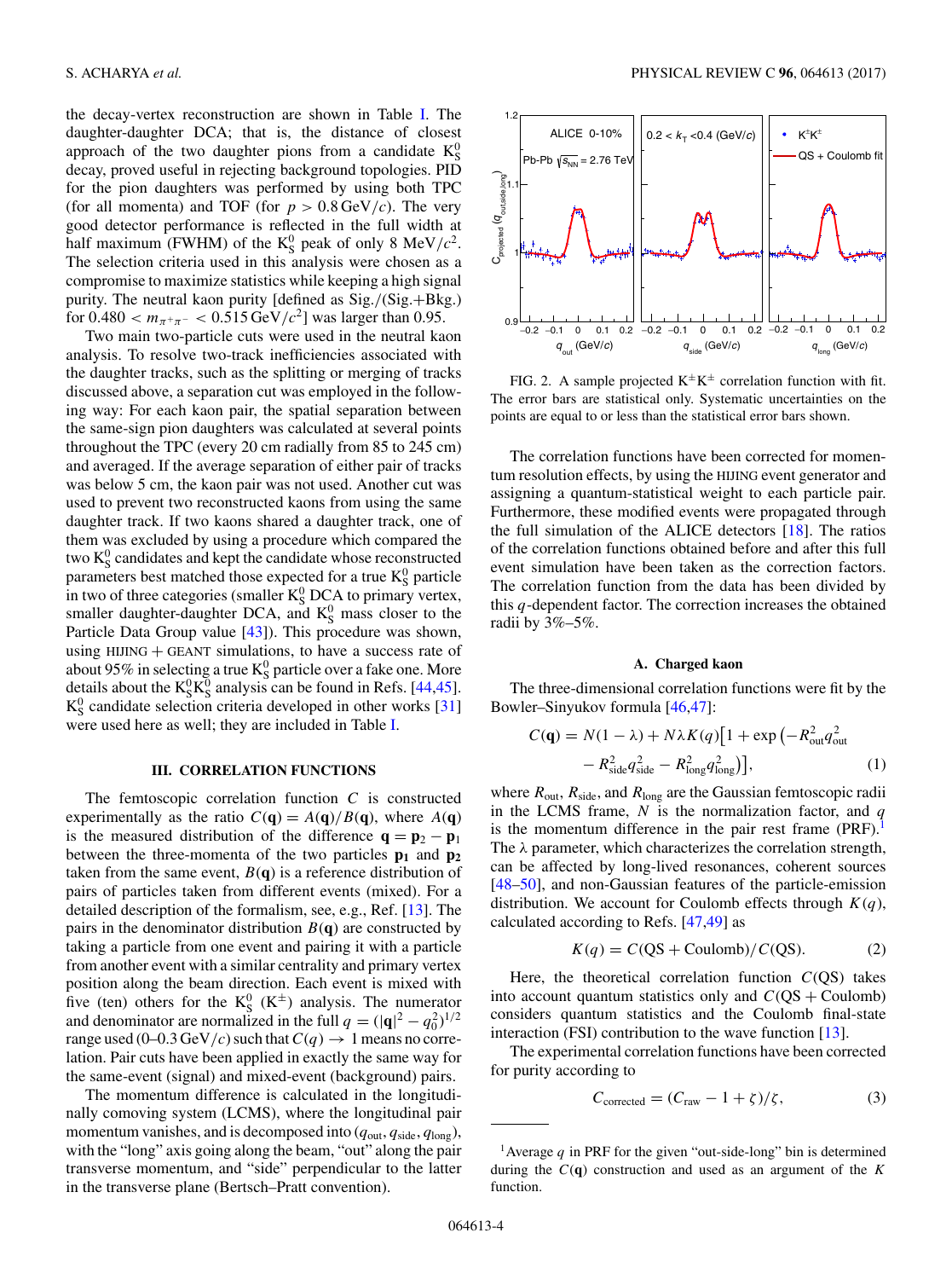TABLE II. The  $f_0$  and  $a_0$  masses and coupling parameters, all in GeV.

| Ref.              | $m_{f_0}$ | $\gamma_{f_0 K\bar K}$ | $\gamma_{f_0\pi\pi}$ | $m_{a}$ | $\gamma_{a_0\text{K}\bar{\text{K}}}$ | $\gamma_{a_0\pi\eta}$ |
|-------------------|-----------|------------------------|----------------------|---------|--------------------------------------|-----------------------|
| $\left[52\right]$ | 0.973     | 2.763                  | 0.5283               | 0.985   | 0.4038                               | 0.3711                |
| $\left[53\right]$ | 0.996     | 1.305                  | 0.2684               | 0.992   | 0.5555                               | 0.4401                |
| $\left[54\right]$ | 0.996     | 1.305                  | 0.2684               | 1.003   | 0.8365                               | 0.4580                |
| $\left[55\right]$ | 0.978     | 0.792                  | 0.1990               | 0.974   | 0.3330                               | 0.2220                |

where  $\zeta$  is the pair purity taken from Fig. [1.](#page-2-0)

Figure [2](#page-3-0) shows a sample projected  $K^{\pm}K^{\pm}$  correlation function with a fit performed according to Eq.  $(1)$ . When the 3D correlation function is projected onto one axis, the momentum differences in the two other directions are required to be within  $(-0.04, 0.04)$  GeV/c.

#### **B. Neutral kaon**

 $K^0_S K^0_S$  correlation functions were fit by using a parametrization which includes Bose–Einstein statistics as well as strong final-state interactions [\[26](#page-9-0)[,51\]](#page-10-0). Strong final-state interactions have an important effect on  $K_S^0 K_S^0$  correlations. Particularly, the  $K^0\overline{K}^0$  channel is affected by the near-threshold resonances  $f_0(980)$  and  $a_0(980)$ . Using the equal emission time approximation in the pair rest frame (PRF) [\[51\]](#page-10-0), the elastic  $K^0\overline{K}{}^0$  transition is written as a stationary solution  $\Psi_{-\vec{k} *}(\vec{r}^*)$  of the scattering problem in the PRF, where  $\vec{k}^*$  and  $\vec{r}^*$  represent the momentum of a particle and the emission separation of the pair in the PRF (the  $-\vec{k}^*$  subscript refers to a reversal of time from the emission process), which at large distances has the asymptotic form of a superposition of a plane wave and an outgoing spherical wave,

$$
\Psi_{-\vec{k}\,*}(\vec{r}\,^*) = e^{-i\vec{k}\,*\cdot\vec{r}\,*} + g(k^*)\frac{e^{ik^*r^*}}{r^*},\tag{4}
$$

where  $g(k^*)$  is the s-wave scattering amplitude for a given system. For  $K^0\overline{K}^0$ ,  $g(k^*)$  is dominated by the  $f_0$  and  $a_0$ resonances and written in terms of the resonance masses and decay couplings [\[26\]](#page-9-0):

$$
g(k^*) = \frac{1}{2} [g_0(k^*) + g_1(k^*)],\tag{5}
$$

$$
g_I(k^*) = \frac{\gamma_r}{m_r^2 - s - i\gamma_r k^* - i\gamma_r' k'_r}.
$$
 (6)

Here,  $s = 4(m_K^2 + k^{*2})$ ;  $\gamma_r(\gamma_r')$  refers to the couplings of the resonances to the  $f_0 \to K^0 \overline{K}^0 (f_0 \to \pi \pi)$  and  $a_0 \to$  $K^0\overline{K}^0(a_0 \to \pi \eta)$  channels;  $m_r$  is the resonance mass; and  $k'_r$ refers to the momentum in the PRF of the second decay channel  $(f_0 \to \pi\pi$  or  $a_0 \to \pi\eta$ ) with the corresponding partial width  $\Gamma'_r = \gamma'_r k'_r / m_r$ . The amplitudes  $g_I$  of isospin  $I = 0$  and  $I = 1$ refer to the  $f_0$  and  $a_0$ , respectively. The parameters associated with the resonances and their decays are taken from several experiments  $[52-55]$ , and the values are listed in Table II.

The correlation function is then calculated by integrating  $\Psi_{-\vec{k} *}(\vec{r}^*)$  in the Koonin–Pratt equation [\[56,57\]](#page-10-0)

$$
C(\vec{k}^*, \vec{K}) = \int d^3 \vec{r}^* S_{\vec{K}}(\vec{r}^*) \left| \Psi^S_{-\vec{k}^*}(\vec{r}^*) \right|^2, \tag{7}
$$

where  $S_{\vec{K}}(\vec{r}^*)$  is the Gaussian source distribution in terms of  $R_{\text{out}}$ ,  $R_{\text{side}}$ , and  $R_{\text{long}}$ ,  $\vec{K}$  is the average pair momentum, and  $\Psi_{-\vec{k}}^s(\vec{r}^*)$  is the symmetrized version of  $\Psi_{-\vec{k}}^s(\vec{r}^*)$  for bosons. Although Eq. (7) can be integrated analytically for  $K_S^0 K_S^0$  correlations with FSI for the one-dimensional case [\[26\]](#page-9-0), for the three-dimensional case this integration cannot be performed analytically. To form the 3D correlation function, we combine a Monte Carlo emission simulation with a calculation of the two-particle wave function, thus performing a numerical integration of Eq. (7). The Monte Carlo (MC) emission simulation consists of generating the pair positions sampled from a three-dimensional Gaussian in the PRF, with three input radii as the width parameters, and generating the particle momenta sampled from a distribution taken from data. Using the MC-sampled positions and momenta, we calculate  $\Psi_{-\vec{k}}^S(\vec{r}^*)$ . We then build a correlation function by using the wave function weights to form the signal distribution, and an unweighted distribution acts as a background. This theoretical correlation function is then used to fit the data. Finally, we make a Lorentz boost,  $\gamma$ , of  $R_{out}$  from the PRF to the LCMS frame ( $R_{\text{side}}$  and  $R_{\text{long}}$  are not affected by the boost). More details on the 3D fitting procedure can be found in Ref. [\[44\]](#page-10-0).

Figure [3](#page-5-0) shows a sample projected  $K_S^0 K_S^0$  correlation function with fit. Also shown is the contribution to the fit from the quantum statistics part only. As seen, the FSI part produces a significant depletion of the correlation function in the q range 0–0.1 GeV/c in each case.

# **C. Systematic uncertainties**

The effects of various sources of systematic uncertainty on the extracted fit parameters were studied as functions of centrality and  $k_T$ . For each source, we take the maximal deviation and apply it symmetrically as the uncertainty. Table [III](#page-5-0) shows minimum and maximum uncertainty values for various sources of systematic uncertainty for charged and neutral kaons. The systematic errors are summed up quadratically. The values of the total uncertainty are not necessarily equal to the sum of the individual uncertainties, because the latter can come from different centrality or  $k<sub>T</sub>$  bins. Both analyses studied the effects of changing the selection criteria used for the events, particles, and pairs (variation of cut values up to  $\pm 25\%$ ) and varying the range of  $q$  values over which the fit is performed (variation of q limits up to  $\pm 25\%$ ). Uncertainties associated with momentum resolution corrections are included into the  $K^{\pm}$  analysis; for the  $K_S^0$  analysis, these uncertainties are found to be small compared with other contributions. Both analyses were performed separately for the two different polarities of the ALICE solenoid magnetic field, and the difference was found to be negligible.

For the  $K_S^0$  fitting procedure, the mean  $\gamma$  value is calculated for each centrality and  $k_T$  selection and used to scale  $R_{\text{out}}$ . However, each bin has a spread of  $\gamma$  values associated with it. The standard deviation of the mean  $\gamma$  value for each  $k_T$  bin was used as an additional source of systematic error for  $R_{\text{out}}$ . For  $K_S^0$ , an uncertainty on the strong FSI comes from the fact that several sets of  $f_0(980)$  and  $a_0(980)$  parameters are available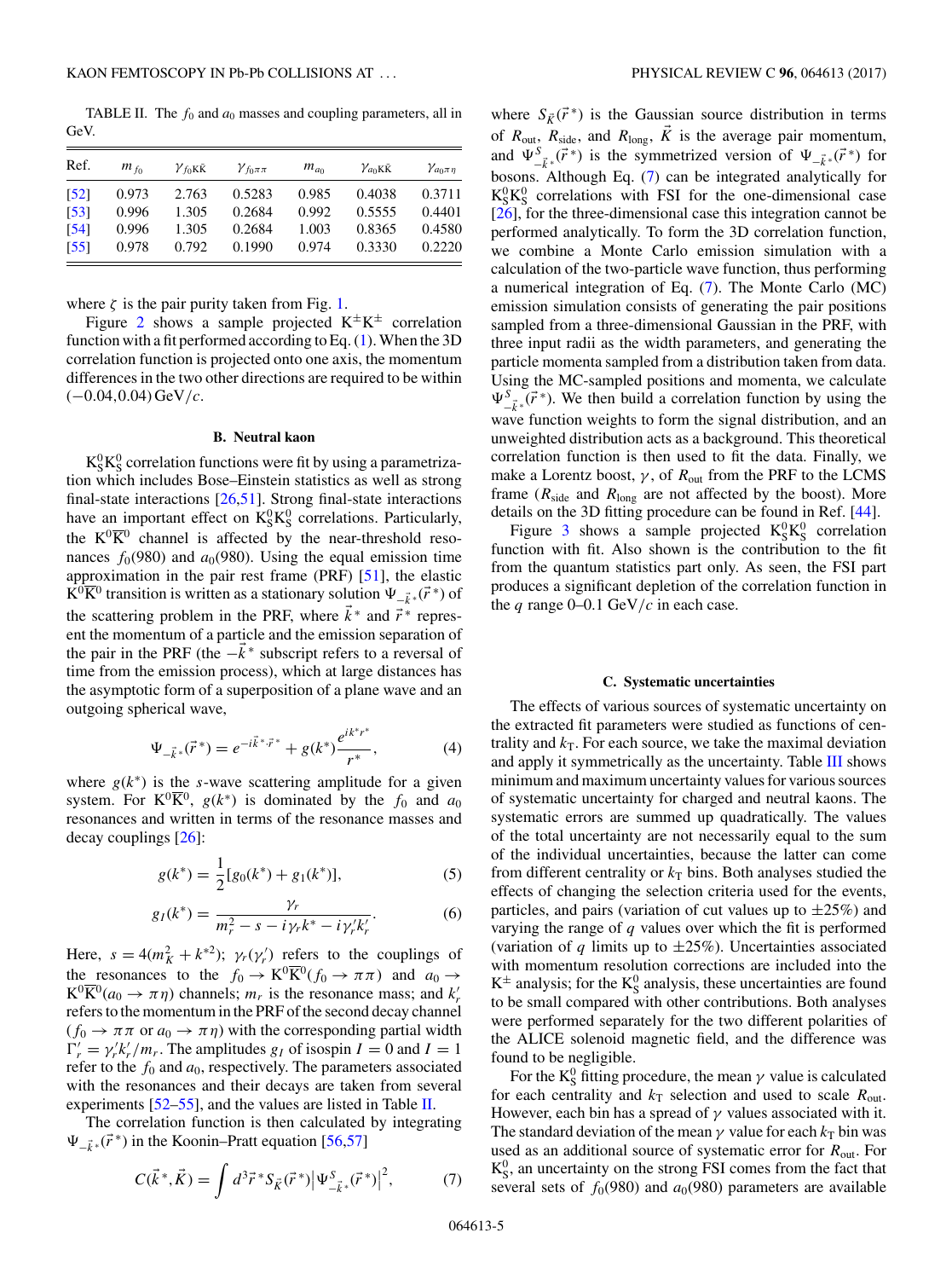<span id="page-5-0"></span>TABLE III. Minimum and maximum uncertainty values for various sources of systematic uncertainty for charged and neutral kaons (in percent). Note that each value is the maximum uncertainty from a specific source but can pertain to a different centrality or  $k_T$ bin. Thus, the maximum total uncertainties are smaller than (or equal to) the quadratic sum of the maximum individual uncertainties.

|                                       |          | $R_{\text{out}} [\%]$ $R_{\text{side}} [\%]$ | $R_{\text{long}} [\%]$ | $\lambda$ [%] |
|---------------------------------------|----------|----------------------------------------------|------------------------|---------------|
| Charged kaon                          |          |                                              |                        |               |
| Single-particle selection             | $0 - 2$  | $0 - 2$                                      | $0 - 2$                | $0 - 2$       |
| PID and purity                        | ${<}0.1$ | ${<}0.1$                                     | ${<}0.1$               | $1 - 10$      |
| Pair selection                        | $2 - 8$  | $1 - 6$                                      | $2 - 10$               | $6 - 15$      |
| Fit range                             | $1 - 3$  | $1 - 4$                                      | $1 - 7$                | $1 - 7$       |
| Coulomb function                      | $3 - 5$  | $1 - 2$                                      | $2 - 3$                | $8 - 10$      |
| Momentum resolution                   | $1 - 2$  | $1 - 2$                                      | $1 - 3$                | $2 - 6$       |
| Total (quad. sum)                     | $7 - 11$ | $7 - 9$                                      | $7 - 12$               | $10 - 17$     |
| Neutral kaon                          |          |                                              |                        |               |
| Single-particle and<br>pair selection | $0 - 1$  | $1 - 5$                                      | $1 - 4$                | $6 - 14$      |
| Pair selection                        | $2 - 8$  | $1 - 6$                                      | $2 - 10$               | $6 - 15$      |
| <b>FSI</b> Model                      | $1 - 6$  | $1 - 6$                                      | $1 - 15$               | $3 - 9$       |
| $\mathcal V$                          | $5 - 10$ | ${<}0.1$                                     | ${<}0.1$               | < 0.1         |
| Fit range                             | $0 - 6$  | $0 - 6$                                      | $0 - 10$               | $0 - 6$       |
| Momentum resolution                   | ${<}0.1$ | $0 - 3$                                      | $0 - 6$                | $2 - 3$       |
| Total (quad. sum)                     | $6 - 11$ | $3 - 7$                                      | $2 - 15$               | $7 - 16$      |

[\[52–55\]](#page-10-0); each set is used to fit the data, the results are averaged, and the maximal difference was taken as a systematic error.

The  $K^{\pm}$  analysis has uncertainties associated with the choice of the radius for the Coulomb function. For each correlation function it is set to the value from the one-dimensional analysis [\[31\]](#page-9-0). Its variation by  $\pm 1$  fm is a source of systematic uncertainty. Another source of systematic uncertainty is misidentification of particles and the associated purity correction. A 10% variation of the parameters in the purity correction was performed. We also incorporated sets with a reduced electron contamination by (i) tightening the PID criteria, in particular extending the momentum range where the TOF signal was used and requiring the energy-loss measurement to be consistent with the kaon hypothesis within one sigma, and (ii) completely excluding the momentum range  $0.4 - 0.5$  GeV/c.



FIG. 4. The 3D LCMS radii vs  $m<sub>T</sub>$  for charged (light green crosses) and neutral (dark green squares) kaons and pions [\[19\]](#page-9-0) (blue circles) in comparison with the theoretical predictions of the  $(3 + 1)$ -D Hydro + THERMINATOR-2 model [\[32\]](#page-9-0) for pions (blue solid lines) and kaons (red solid lines).

## **IV. RESULTS AND DISCUSSION**

Figure 4 shows the  $m<sub>T</sub>$  dependence of the extracted femtoscopic radii  $R_{\text{out}}$ ,  $R_{\text{side}}$ , and  $R_{\text{long}}$  in three centrality selections for pions [\[19\]](#page-9-0) and charged and neutral kaons. The obtained radii are smaller for more peripheral collisions than for central ones. The radii decrease with increasing  $m_T$  and each particle species roughly follows an  $m_T^{-1/2}$ dependence. The radii in "out" and "long" directions exhibit larger values for kaons than for pions at the same transverse mass demonstrating that the  $m<sub>T</sub>$  scaling is broken. This difference increases with centrality and is maximal for the most-central collisions. Also presented in Fig. 4 are the predictions of the  $(3 + 1)$ -D hydrodynamical model coupled with the statistical hadronization code THERMINATOR-2 [\[32\]](#page-9-0). The model describes well the  $m<sub>T</sub>$  dependence of pion radii, but underestimates kaon radii. Consistent with the data, the  $(3 + 1)$ -D Hydro + THERMINATOR-2 model shows mild breaking in the "long" direction for central collisions, but it underestimates the breaking in the "out" direction. The



FIG. 3. A sample projected  $K_S^0 K_S^0$  correlation function with fit. Also shown is the contribution to the fit from the quantum statistics part only. The error bars are statistical only. Systematic uncertainties on the points are equal to or less than the statistical error bars shown.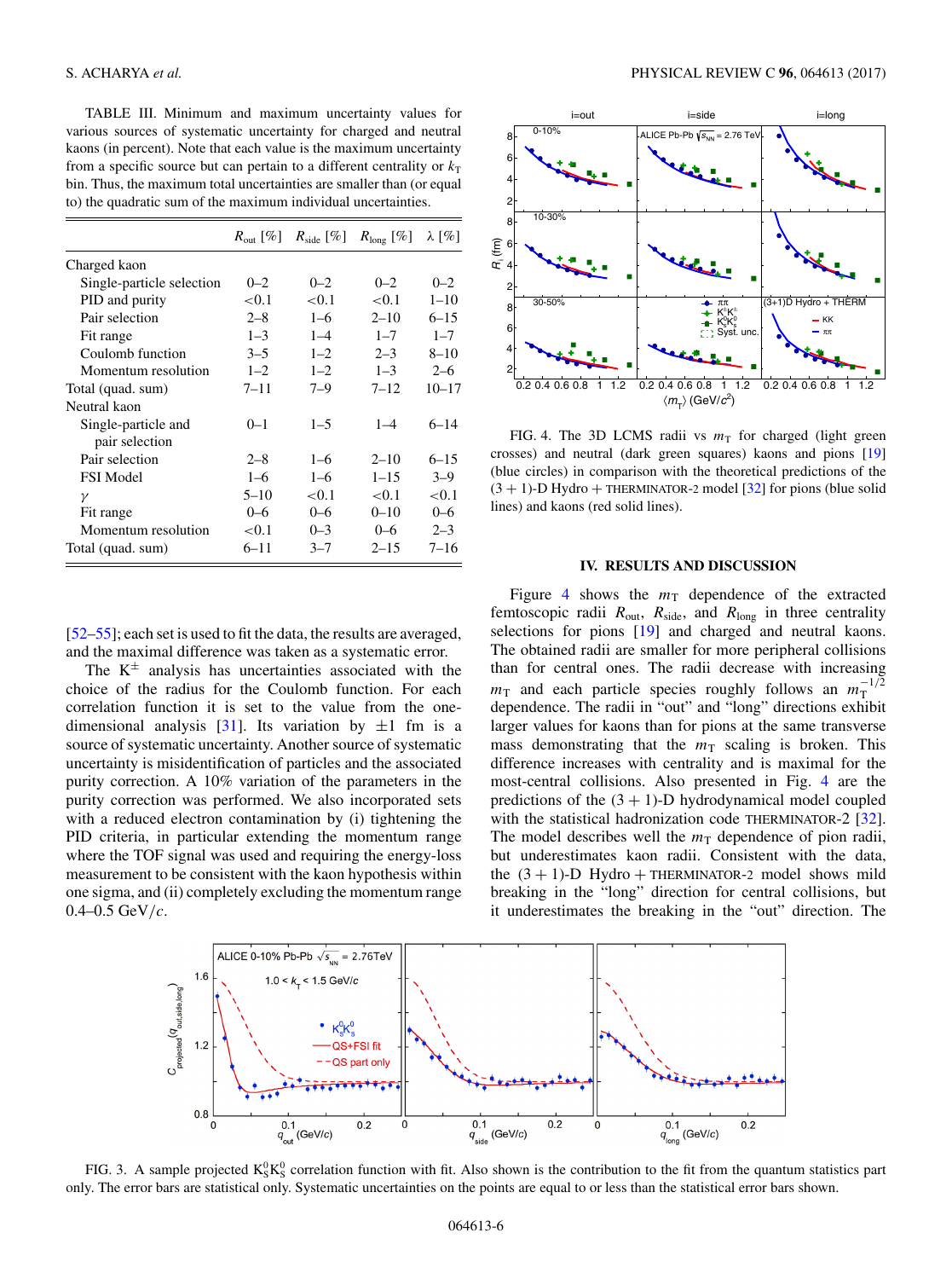<span id="page-6-0"></span>

FIG. 5. The 3D LCMS radii vs  $m<sub>T</sub>$  for 0%–5% most-central collisions in comparison with the theoretical predictions of HKM [\[33\]](#page-9-0) for pions (blue lines) and kaons (red lines).

significance of this breaking of the scaling is discussed further in this section.

In addition to the aforementioned three-dimensional radii, here for the 0%–5% most-central events, Fig. 5 also shows the  $m<sub>T</sub>$  dependence of the ratio  $R<sub>out</sub>/R<sub>side</sub>$  for charged and neutral kaons in comparison with HKM predictions [\[33\]](#page-9-0) with and without the hadronic rescattering phase. The HKM calculations without rescattering exhibit an approximate  $m<sub>T</sub>$ scaling but do not describe the data, while the data are well reproduced by the full hydrokinetic model calculations thereby showing the importance of the rescattering phase at LHC energies. The  $R_{\text{out}}$  and  $R_{\text{side}}$  radii are both influenced by flow and rescatterings, so their ratio is rather robust against these effects. The fact that  $R_{\text{out}}/R_{\text{side}}$  ratio of pions and kaons



FIG. 6. The 3D LCMS radii vs  $k_T$  for charged (light green crosses) and neutral (dark green squares) kaons and pions [\[19\]](#page-9-0) (blue circles).



FIG. 7.  $R_{\text{out}}/R_{\text{side}}$  vs  $m<sub>T</sub>$  for pions [\[19\]](#page-9-0) and kaons for different centrality intervals.

coincide in the HKM simulations (Fig. 5) is related to some underestimation of  $R_{side}$  radii for pions while pion  $R_{out}$  radii are slightly overestimated in the model.

It was predicted in Ref. [\[33\]](#page-9-0) that the radii scale better with  $k<sub>T</sub>$  at LHC energies as a result of the interplay of different factors in the model, including the particular initial conditions. Figure 6 illustrates the  $k<sub>T</sub>$  dependence of the femtoscopic radii  $R_{\text{out}}$ ,  $R_{\text{side}}$ , and  $R_{\text{long}}$ . Unlike the  $m<sub>T</sub>$  dependence, the radii seem to scale better with  $k<sub>T</sub>$  in accordance with this prediction.

The ratio  $R_{\text{out}}/R_{\text{side}}$  appears to be sensitive to the space-time correlations present at the freeze-out hypersurface [\[19,35,36\]](#page-9-0). As it was observed in Ref. [\[19\]](#page-9-0), the ratio for pions is consistent with unity, slowly decreasing for more peripheral collisions and higher  $k_T$ . In Fig. 7, the ratio  $R_{out}/R_{side}$  is shown for pions and kaons at different centralities. The systematic uncertainties partially cancel in the ratio. Systematic uncertainties are correlated in  $m<sub>T</sub>$  for each type of particle pair; no correlation between the systematic uncertainties of the charged and neutral species exists. The measured  $R_{\text{out}}/R_{\text{side}}$  ratios are slightly larger for kaons than for pions. This is an indication of different space-time correlations for pions and kaons, and a more prolonged emission duration for kaons.

In our previous pion femtoscopy analysis [\[9\]](#page-9-0) the information about the emission time (decoupling time) at



FIG. 8.  $R_{\text{long}}^2$  vs  $m<sub>T</sub>$  for kaons and pions. The solid lines show the fit using Eq. [\(9\)](#page-7-0) for pions and kaons to extract the emission times  $(\tau)$ ; the dashed and dotted lines show the fit using Eq. [\(8\)](#page-7-0) with  $T_{\text{kin}} = 0.144 \text{ GeV}$  and  $T_{\text{kin}} = 0.120 \text{ GeV}$ , respectively. For pions at small  $m<sub>T</sub>$ , the dashed and dotted line coincide.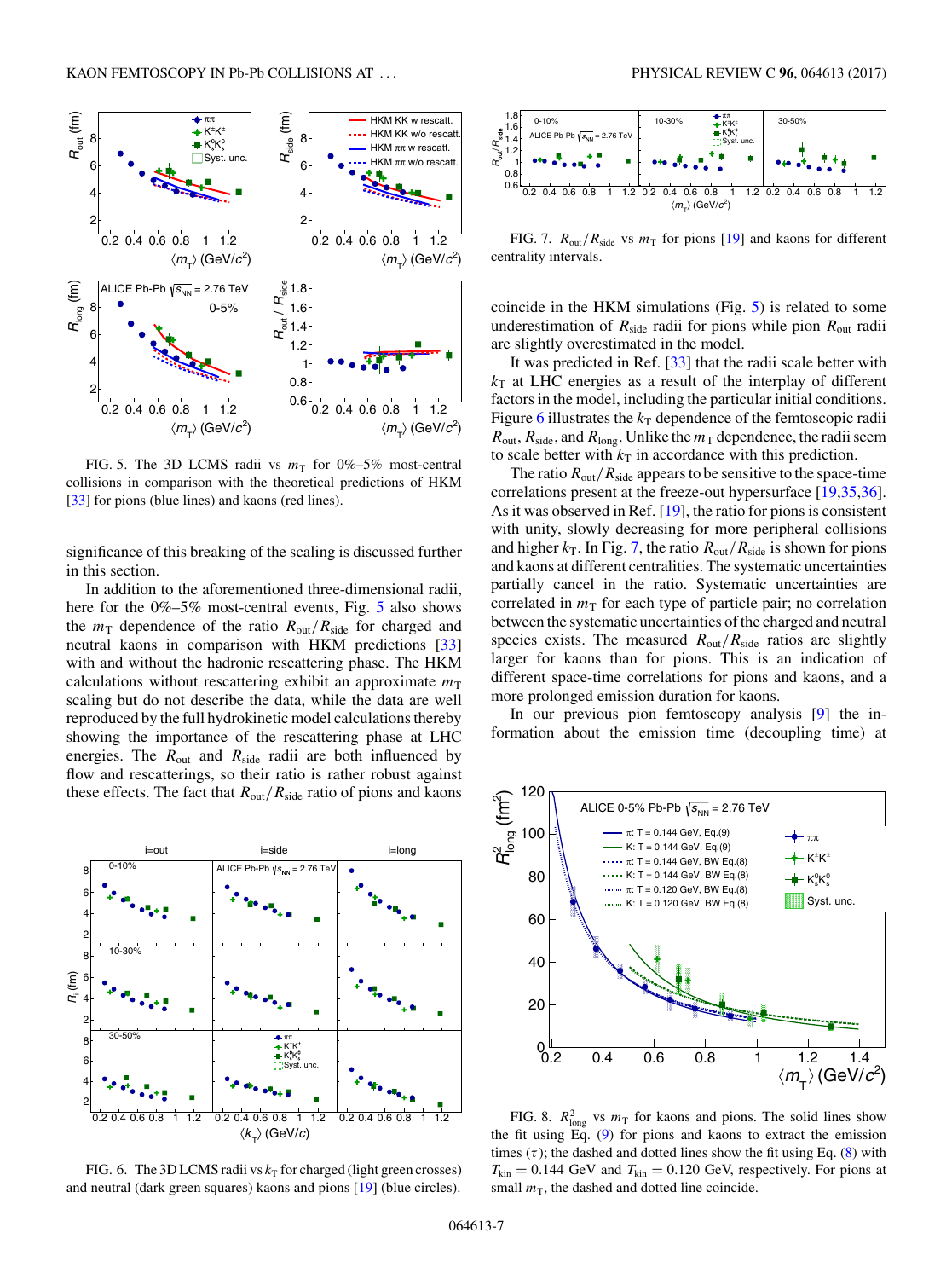| Method                | $T$ (GeV) | $\alpha_{\pi}$ | $\alpha_K$    | $\tau_{\pi}$ (fm/c) | $\tau_K$ (fm/c) |
|-----------------------|-----------|----------------|---------------|---------------------|-----------------|
| Fit with BW Eq. $(8)$ | 0.120     |                |               | $9.6 \pm 0.2$       | $10.6 \pm 0.1$  |
| Fit with BW Eq. $(8)$ | 0.144     |                |               | $8.8 \pm 0.2$       | $9.5 \pm 0.1$   |
| Fit with Eq. $(9)$    | 0.144     | 5.0            | 2.2           | $9.3 \pm 0.2$       | $11.0 \pm 0.1$  |
| Fit with Eq. $(9)$    | 0.144     | $4.3 \pm 2.3$  | $1.6 \pm 0.7$ | $9.5 \pm 0.2$       | $11.6 \pm 0.1$  |

<span id="page-7-0"></span>TABLE IV. Emission times for pions and kaons extracted using the blast-wave (BW) formula (8) and the analytical formula (9).

kinetic freeze-out  $\tau \sim 10$  fm/c was extracted by fitting the  $m<sub>T</sub>$  dependence of  $R<sub>long</sub><sup>2</sup>$  by using the blast-wave expression [\[58\]](#page-10-0)

$$
R_{\text{long}}^2 = \tau^2 \frac{T_{\text{kin}}}{m_{\text{T}}} \frac{K_2(m_{\text{T}})}{K_1(m_{\text{T}})},
$$
(8)

where  $T_{kin}$  is the temperature at kinetic freeze-out, and  $K_n$ are the integer-order modified Bessel functions. We tried to use Eq. ([8\)](#page-6-0) to fit the  $R_{\text{long}}^2 m_{\text{T}}$  dependence (Fig. 8) for pions and kaons by taking the thermal freeze-out temperature  $T_{kin} =$ 0.120 GeV as in Ref. [\[9\]](#page-9-0) (dotted lines) and  $T_{kin} = 0.144$  GeV (dashed lines). The emission times extracted from the fit are presented in Table IV. However, although this formula works well for pions, it fails to describe kaon longitudinal radii. Large transverse flow may be partially responsible for this failure [\[34\]](#page-9-0). The following analytical formula for the time of maximal emission,  $\tau_{\text{max}}$ , is proposed in Ref. [\[34\]](#page-9-0):

$$
R_{\text{long}}^2 = \tau_{\text{max}}^2 \frac{T_{\text{max}}}{m_\text{T} \cosh y_\text{T}} \bigg( 1 + \frac{3T_{\text{max}}}{2m_\text{T} \cosh y_\text{T}} \bigg), \qquad (9)
$$

where  $\cosh y_T = (1 - v_T^2)^{-1/2}$ ,  $v_T = \frac{\beta p_T}{\beta m_T + \alpha}$ ,  $T_{\text{max}}$  is the temperature at the hypersurface of maximal emission,  $\beta =$  $1/T_{\text{max}}$ , and  $\alpha$  is a free parameter determining the intensity of flow.<sup>2</sup> The advantage of Eq.  $(9)$  is that it is derived for a scenario with transverse flow of any intensity, which is especially important for LHC energies.

The analytical formula (9) was used to fit the  $m<sub>T</sub>$  dependence of  $R_{\text{long}}^2$  (Fig. [8\)](#page-6-0). The fit was performed by using the following parameters determined in Ref. [\[34\]](#page-9-0) by fitting light flavor particle spectra [\[59\]](#page-10-0):  $T_{\text{max}} = 0.144 \text{ GeV}$ , and  $\alpha_{\pi} = 5.0$ and  $\alpha_K = 2.2$ .

The extracted times of maximal emission are presented in Table IV.

To estimate the systematic errors of the extracted times of maximal emission we also have performed fitting with  $T_{\text{max}}$ ,  $\alpha_{\pi}$ , and  $\alpha_{K}$  varied within the range of their uncer-tainty [\[34\]](#page-9-0):  $\pm 0.03$  GeV,  $\pm 3.5$ , and  $\pm 0.7$ , respectively. The maximum deviations from the central values appeared to be  $(+1.8,-0.5)$  fm/c for pions and  $(+0.5,-0.1)$  fm/c for kaons. These systematic errors are fully correlated. Regardless of the specific parameter choice, we consistently observe the time of maximal emission for kaons to be larger than the one for pions. The extracted times of maximal emission are rather close to those obtained within the HKM model [\[34\]](#page-9-0):  $\tau_{\pi} = 9.44 \pm 0.02$  fm/c,  $\tau_K = 12.40 \pm 0.04$  fm/c.<sup>3</sup> There is evidence that the time of maximal emission for pions is smaller than the one for kaons. This observation can explain the observed breaking of  $m<sub>T</sub>$  scaling between pions and kaons. It is interesting to note that in Ref. [\[34\]](#page-9-0) this difference in the emission times is explained by the different influence of resonances on pions and kaons during the rescattering phase due to kaon rescattering through the  $K^*(892)$  resonance (with lifetime of 4–5 fm/c). It was shown in Ref. [\[34\]](#page-9-0) that a significant regeneration of the K∗(892) takes place in full HKM simulations with rescatterings (UrQMD cascade), whereas this process is not present in a scenario where only resonance decays are taken into account.

Similar findings were reported in Ref. [\[60\]](#page-10-0), where the production yield of  $K<sup>*</sup>(892)$  in heavy-ion collisions at the LHC was studied. Also there, the inclusion of a hadronic phase in the theoretical modeling of the production process proved to be essential in order to reproduce the experimentally found suppression pattern of K∗(892) production when compared with pp collisions [\[61\]](#page-10-0).

#### **V. SUMMARY**

We presented the first results of three-dimensional femtoscopic analyses for charged and neutral kaons in Pb-Pb collisions at  $\sqrt{s_{NN}}$  = 2.76 TeV.

<sup>2</sup>The authors of Ref. [\[34\]](#page-9-0) use full evolutionary model (HKM) that has no sharp or sudden kinetic freeze-out. For such type of models a continuous hadron emission takes place instead. Then for each particle species, considered within certain transverse momentum bin, there is a four-dimensional (4D) layer, adjacent to the spacelike hypersurface of maximal emission, from where most of the selected particles are emitted. This nonenclosed hypersurface is characterized by the (average) proper time  $\tau_{\text{max}}$ —time of maximal emission, and the effective temperature  $T_{\text{max}}$ . The proposed phenomenological expression for  $R_{\text{long}}$  is associated just with this hypersurface and is based on the model that is different from the blast-wave parametrization for sudden freeze-out. So the blast-wave temperature  $T_{kin}$  can differ from the temperature parameter  $T_{\text{max}}$ .

<sup>3</sup>These results were obtained in Ref. [\[34\]](#page-9-0) by using the small interval  $q = 0-0.04 \,\text{GeV}/c$  in order to minimize influence of the non-Gaussian tails. It is found in Ref. [\[34\]](#page-9-0) that, if even strong non-Gaussian behavior is observed for the kaon correlation function in a wide  $q$  interval, one can nevertheless utilize the same formula  $(9)$ , but making the parameter  $\alpha$  free for kaons. Then one gets practically the same effective time for kaon emission, as is obtained from the fit of the correlation function in the small interval  $q = 0-0.04 \text{ GeV}/c$ ; for pions there is no such problem.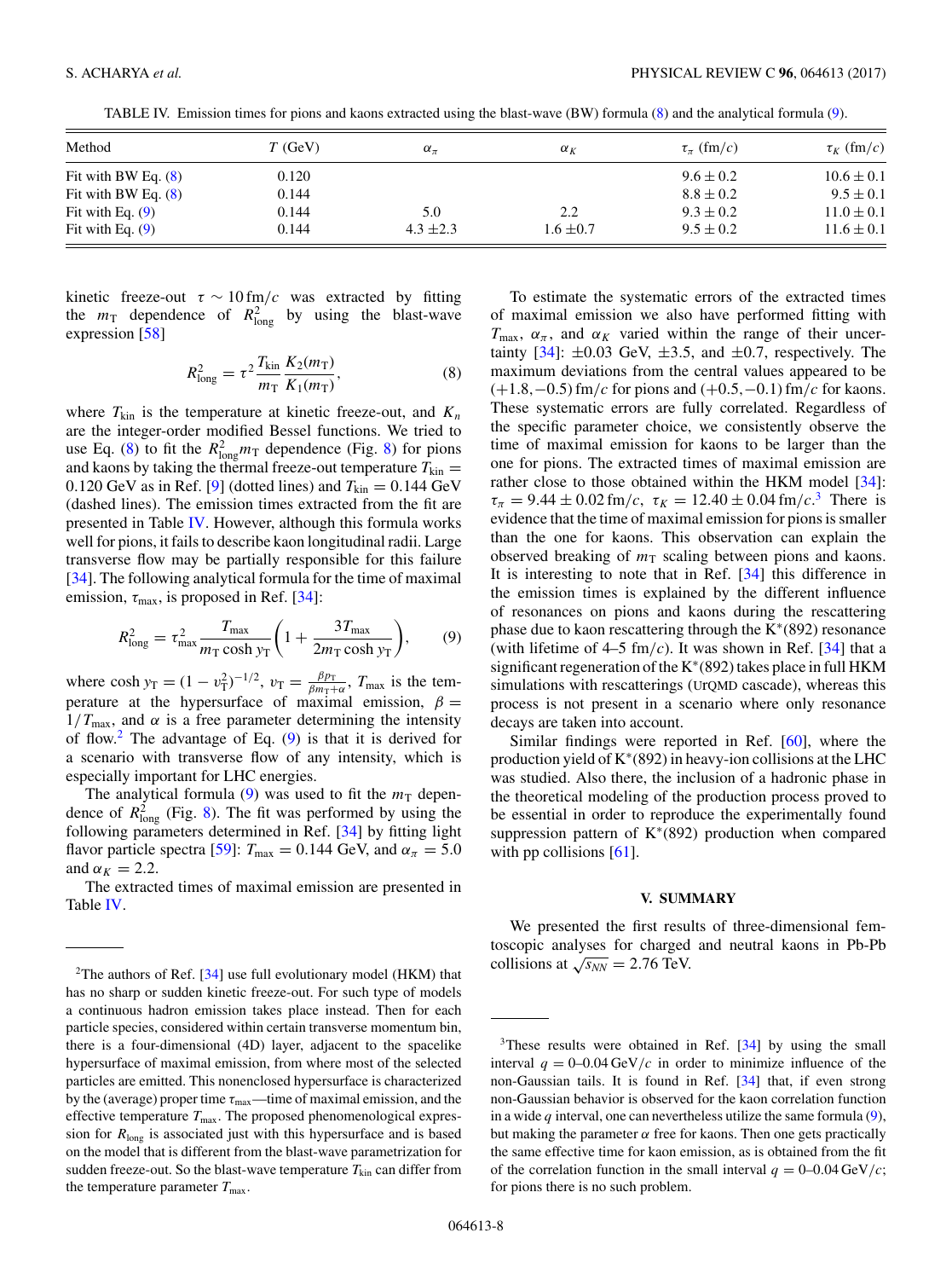<span id="page-8-0"></span>A decrease of source radii with increasing transverse mass and decreasing event multiplicity was observed. The  $m<sub>T</sub>$ scaling expected by pure hydrodynamical models appears to be broken in our data. A scaling of pion and kaon radii with  $k_T$ was observed instead. The measured ratio of transverse radii  $R_{\text{out}}/R_{\text{side}}$  is larger for kaons than for pions, indicating different space-time correlations. A new approach [\[34\]](#page-9-0) for extracting the emission times for pions and especially for kaons was applied. It was shown that the measured time of maximal emission for kaons is larger than that of pions.

The comparison of measured three-dimensional radii with a model, wherein the hydrodynamic phase is followed by the hadronic rescattering phase [\[33\]](#page-9-0), and pure hydrodynamical calculations [\[32,33\]](#page-9-0) has shown that pion femtoscopic radii are well reproduced by both approaches while the behavior of the three-dimensional kaon radii can be described only if the hadronic rescattering phase is present in the model.

#### **ACKNOWLEDGMENTS**

The ALICE Collaboration would like to thank all its engineers and technicians for their invaluable contributions to the construction of the experiment and the CERN accelerator teams for the outstanding performance of the LHC complex. The ALICE Collaboration gratefully acknowledges the resources and support provided by all Grid centers and the Worldwide LHC Computing Grid (WLCG) Collaboration. The ALICE Collaboration acknowledges the following funding agencies for their support in building and running the ALICE detector: A. I. Alikhanyan National Science Laboratory (Yerevan Physics Institute) Foundation (ANSL), State Committee of Science and World Federation of Scientists (WFS), Armenia; Austrian Academy of Sciences and Nationalstiftung für Forschung, Technologie und Entwicklung, Austria; Ministry of Communications and High Technologies, National Nuclear Research Center, Azerbaijan; Conselho Nacional de Desenvolvimento Científico e Tecnológico (CNPq), Universidade Federal do Rio Grande do Sul (UFRGS), Financiadora de Estudos e Projetos (Finep) and Fundação de Amparo à Pesquisa do Estado de São Paulo (FAPESP), Brazil; Ministry of Science & Technology of China (MSTC), National Natural Science Foundation of China (NSFC) and Ministry of Education of China (MOEC), China; Ministry of Science, Education and Sport and Croatian Science Foundation, Croatia; Ministry of Education, Youth and Sports of the Czech Republic, Czech Republic; The Danish Council for Independent Research | Natural Sciences, the Carlsberg Foundation and Danish National Research Foundation (DNRF), Denmark; Helsinki Institute of Physics (HIP), Finland; Commissariat à l'Energie Atomique (CEA) and Institut National de Physique Nucléaire et de Physique des Particules (IN2P3) and Cen-

tre National de la Recherche Scientifique (CNRS), France; Bundesministerium für Bildung, Wissenschaft, Forschung und Technologie (BMBF) and GSI Helmholtzzentrum für Schwerionenforschung GmbH, Germany; General Secretariat for Research and Technology, Ministry of Education, Research and Religions, Greece; National Research, Development and Innovation Office, Hungary; Department of Atomic Energy Government of India (DAE) and Council of Scientific and Industrial Research (CSIR), New Delhi, India; Indonesian Institute of Science, Indonesia; Centro Fermi–Museo Storico della Fisica e Centro Studi e Ricerche Enrico Fermi and Istituto Nazionale di Fisica Nucleare (INFN), Italy; Institute for Innovative Science and Technology, Nagasaki Institute of Applied Science (IIST), Japan Society for the Promotion of Science (JSPS) KAKENHI and Japanese Ministry of Education, Culture, Sports, Science and Technology (MEXT), Japan; Consejo Nacional de Ciencia (CONACYT) y Tecnología, through Fondo de Cooperación Internacional en Ciencia y Tecnología (FONCICYT) and Dirección General de Asuntos del Personal Academico (DGAPA), Mexico; Nederlandse Organisatie voor Wetenschappelijk Onderzoek (NWO), Netherlands; The Research Council of Norway, Norway; Commission on Science and Technology for Sustainable Development in the South (COMSATS), Pakistan; Pontificia Universidad Católica del Perú, Peru; Ministry of Science and Higher Education and National Science Centre, Poland; Korea Institute of Science and Technology Information and National Research Foundation of Korea (NRF), Republic of Korea; Ministry of Education and Scientific Research, Institute of Atomic Physics and Romanian National Agency for Science, Technology and Innovation, Romania; Joint Institute for Nuclear Research (JINR), Ministry of Education and Science of the Russian Federation and National Research Centre Kurchatov Institute, Russia; Ministry of Education, Science, Research and Sport of the Slovak Republic, Slovakia; National Research Foundation of South Africa, South Africa; Centro de Aplicaciones Tecnológicas y Desarrollo Nuclear (CEADEN), Cubaenergía, Cuba, Ministerio de Ciencia e Innovacion and Centro de Investigaciones Energéticas, Medioambientales y Tecnológicas (CIEMAT), Spain; Swedish Research Council (VR) and Knut & Alice Wallenberg Foundation (KAW), Sweden; European Organization for Nuclear Research, Switzerland; National Science and Technology Development Agency (NSDTA), Suranaree University of Technology (SUT) and Office of the Higher Education Commission under NRU project of Thailand, Thailand; Turkish Atomic Energy Agency (TAEK), Turkey; National Academy of Sciences of Ukraine, Ukraine; Science and Technology Facilities Council (STFC), United Kingdom; National Science Foundation of the United States of America (NSF) and United States Department of Energy, Office of Nuclear Physics (DOE NP), United States of America.

[1] N. Cabibbo and G. Parisi, Exponential hadronic spectrum and quark liberation, [Phys. Lett. B](https://doi.org/10.1016/0370-2693(75)90158-6) **[59](https://doi.org/10.1016/0370-2693(75)90158-6)**, [67](https://doi.org/10.1016/0370-2693(75)90158-6) [\(1975\)](https://doi.org/10.1016/0370-2693(75)90158-6).

<sup>[2]</sup> E. V. Shuryak, Quantum chromodynamics and the theory of superdense matter, [Phys. Rep.](https://doi.org/10.1016/0370-1573(80)90105-2) **[61](https://doi.org/10.1016/0370-1573(80)90105-2)**, [71](https://doi.org/10.1016/0370-1573(80)90105-2) [\(1980\)](https://doi.org/10.1016/0370-1573(80)90105-2).

<sup>[3]</sup> J. Adams *et al.* (STAR Collaboration), Experimental and theoretical challenges in the search for the quark gluon plasma: The STAR Collaboration's critical assessment of the evidence from RHIC collisions, [Nucl. Phys. A](https://doi.org/10.1016/j.nuclphysa.2005.03.085) **[757](https://doi.org/10.1016/j.nuclphysa.2005.03.085)**, [102](https://doi.org/10.1016/j.nuclphysa.2005.03.085) [\(2005\)](https://doi.org/10.1016/j.nuclphysa.2005.03.085).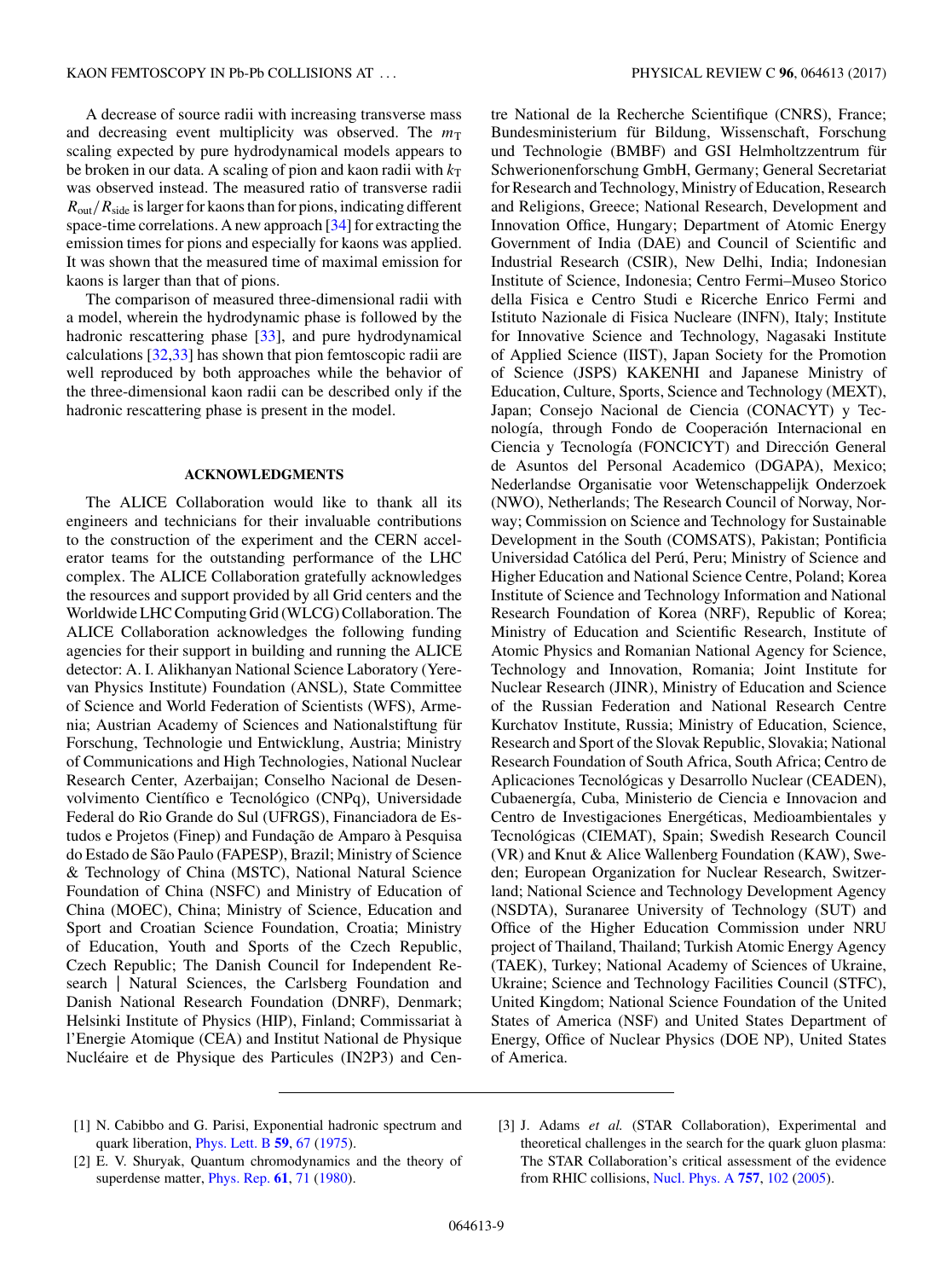- <span id="page-9-0"></span>[4] B. B. Back *et al.* (PHOBOS Collaboration), The PHOBOS perspective on discoveries at RHIC, [Nucl. Phys. A](https://doi.org/10.1016/j.nuclphysa.2005.03.084) **[757](https://doi.org/10.1016/j.nuclphysa.2005.03.084)**, [28](https://doi.org/10.1016/j.nuclphysa.2005.03.084) [\(2005\)](https://doi.org/10.1016/j.nuclphysa.2005.03.084).
- [5] K. Adcox *et al.* (PHENIX Collaboration), Formation of dense partonic matter in relativistic nucleus-nucleus collisions at RHIC: Experimental evaluation by the PHENIX collaboration, [Nucl. Phys. A](https://doi.org/10.1016/j.nuclphysa.2005.03.086) **[757](https://doi.org/10.1016/j.nuclphysa.2005.03.086)**, [184](https://doi.org/10.1016/j.nuclphysa.2005.03.086) [\(2005\)](https://doi.org/10.1016/j.nuclphysa.2005.03.086).
- [6] K. Aamodt *et al.* (ALICE Collaboration), Elliptic Flow of Charged Particles in Pb-Pb Collisions at  $\sqrt{s_{NN}} = 2.76$  TeV, [Phys. Rev. Lett.](https://doi.org/10.1103/PhysRevLett.105.252302) **[105](https://doi.org/10.1103/PhysRevLett.105.252302)**, [252302](https://doi.org/10.1103/PhysRevLett.105.252302) [\(2010\)](https://doi.org/10.1103/PhysRevLett.105.252302).
- [7] B. B. Abelev *et al.* (ALICE Collaboration), Elliptic flow of [identified hadrons in Pb-Pb collisions at](https://doi.org/10.1007/JHEP06(2015)190)  $\sqrt{s_{NN}} = 2.76$  TeV, J. High Energy Phys. [06](https://doi.org/10.1007/JHEP06(2015)190) [\(2015\)](https://doi.org/10.1007/JHEP06(2015)190) [190.](https://doi.org/10.1007/JHEP06(2015)190)
- [8] J. Adam *et al.* (ALICE Collaboration), Measurement of jet suppression in central Pb-Pb collisions at  $\sqrt{s_{NN}} = 2.76$  TeV, [Phys. Lett. B](https://doi.org/10.1016/j.physletb.2015.04.039) **[746](https://doi.org/10.1016/j.physletb.2015.04.039)**, [1](https://doi.org/10.1016/j.physletb.2015.04.039) [\(2015\)](https://doi.org/10.1016/j.physletb.2015.04.039).
- [9] K. Aamodt *et al.* (ALICE Collaboration), Two-pion Bose-Einstein correlations in central Pb-Pb collisions at  $\sqrt{s_{NN}} = 2.76$ TeV, [Phys. Lett. B](https://doi.org/10.1016/j.physletb.2010.12.053) **[696](https://doi.org/10.1016/j.physletb.2010.12.053)**, [328](https://doi.org/10.1016/j.physletb.2010.12.053) [\(2011\)](https://doi.org/10.1016/j.physletb.2010.12.053).
- [10] G. Goldhaber, S. Goldhaber, W.-Y. Lee, and A. Pais, Influence of Bose-Einstein statistics on the antiproton-proton annihilation process, [Phys. Rev.](https://doi.org/10.1103/PhysRev.120.300) **[120](https://doi.org/10.1103/PhysRev.120.300)**, [300](https://doi.org/10.1103/PhysRev.120.300) [\(1960\)](https://doi.org/10.1103/PhysRev.120.300).
- [11] G. Kopylov and M. Podgoretsky, Correlations of identical particles emitted by highly excited nuclei, Sov. J. Nucl. Phys. **15**, 219 (1972).
- [12] G. Kopylov, V. Lyuboshits, and M. Podgoretsky, Correlations between the particles which have small relative momenta, JINR-P2-8069 (1974).
- [13] R. Lednicky, Correlation femtoscopy, [Nucl. Phys. A](https://doi.org/10.1016/j.nuclphysa.2006.06.040) **[774](https://doi.org/10.1016/j.nuclphysa.2006.06.040)**, [189](https://doi.org/10.1016/j.nuclphysa.2006.06.040) [\(2006\)](https://doi.org/10.1016/j.nuclphysa.2006.06.040).
- [14] M. A. Lisa, S. Pratt, R. Soltz, and U. Wiedemann, Femtoscopy in relativistic heavy ion collisions, [Annu. Rev. Nucl. Part. Sci.](https://doi.org/10.1146/annurev.nucl.55.090704.151533) **[55](https://doi.org/10.1146/annurev.nucl.55.090704.151533)**, [357](https://doi.org/10.1146/annurev.nucl.55.090704.151533) [\(2005\)](https://doi.org/10.1146/annurev.nucl.55.090704.151533).
- [15] Yu. M. Sinyukov, S. V. Akkelin, I. A. Karpenko, and Y. Hama, Kinetics versus hydrodynamics: Generalization of Landau/Cooper-Frye prescription for freeze-out, Acta Phys. Polon., B **40**, 1025 (2009).
- [16] W. Broniowski, M. Chojnacki, W. Florkowski, and A. Kisiel, Uniform Description of Soft Observables in Heavy-Ion Collisions at  $\sqrt{s_{NN}}$  = 200 GeV, [Phys. Rev. Lett.](https://doi.org/10.1103/PhysRevLett.101.022301) **[101](https://doi.org/10.1103/PhysRevLett.101.022301)**, [022301](https://doi.org/10.1103/PhysRevLett.101.022301) [\(2008\)](https://doi.org/10.1103/PhysRevLett.101.022301).
- [17] J. Vredevoogd and S. Pratt, Universal Flow in the First  $\text{fm}/c$  at RHIC, [Nucl. Phys. A](https://doi.org/10.1016/j.nuclphysa.2009.10.140) **[830](https://doi.org/10.1016/j.nuclphysa.2009.10.140)**, [515C](https://doi.org/10.1016/j.nuclphysa.2009.10.140) [\(2009\)](https://doi.org/10.1016/j.nuclphysa.2009.10.140).
- [18] K. Aamodt *et al.* (ALICE Collaboration), The ALICE experiment at the CERN LHC, [J. Instrum.](https://doi.org/10.1088/1748-0221/3/08/S08002) **[3](https://doi.org/10.1088/1748-0221/3/08/S08002)**, [S08002](https://doi.org/10.1088/1748-0221/3/08/S08002) [\(2008\)](https://doi.org/10.1088/1748-0221/3/08/S08002).
- [19] J. Adam *et al.* (ALICE Collaboration), Centrality dependence of pion freeze-out radii in Pb-Pb collisions at  $\sqrt{s}_{NN} = 2.76$  TeV, [Phys. Rev. C](https://doi.org/10.1103/PhysRevC.93.024905) **[93](https://doi.org/10.1103/PhysRevC.93.024905)**, [024905](https://doi.org/10.1103/PhysRevC.93.024905) [\(2016\)](https://doi.org/10.1103/PhysRevC.93.024905).
- [20] I. G. Bearden *et al.* (NA44 Collaboration), Space-time evolution of the hadronic source in peripheral to central  $Pb + Pb$  collisions, [Eur. Phys. J. C](https://doi.org/10.1007/s100520000543) **[18](https://doi.org/10.1007/s100520000543)**, [317](https://doi.org/10.1007/s100520000543) [\(2000\)](https://doi.org/10.1007/s100520000543).
- [21] A. N. Makhlin and Y. M. Sinyukov, The hydrodynamics of [hadron matter under a pion interferometric microscope,](https://doi.org/10.1007/BF01560393) Z. Phys. C: Part. Fields **[39](https://doi.org/10.1007/BF01560393)**, [69](https://doi.org/10.1007/BF01560393) [\(1988\)](https://doi.org/10.1007/BF01560393).
- [22] I. G. Bearden et al. (NA44 Collaboration), Two-Kaon Correlations in Central Pb + Pb Collisions at  $158AGeV/c$ , Phys. Rev. Lett. **[87](https://doi.org/10.1103/PhysRevLett.87.112301)**, [112301](https://doi.org/10.1103/PhysRevLett.87.112301) [\(2001\)](https://doi.org/10.1103/PhysRevLett.87.112301).
- [23] S. V. Afanasiev et al. (NA49 Collaboration), Bose-Einstein correlations of charged kaons in central  $Pb + Pb$  collisions at  $E_{\text{beam}} = 158$  GeV per nucleon, [Phys. Lett. B](https://doi.org/10.1016/S0370-2693(03)00102-3) [557](https://doi.org/10.1016/S0370-2693(03)00102-3), [157](https://doi.org/10.1016/S0370-2693(03)00102-3) [\(2003\)](https://doi.org/10.1016/S0370-2693(03)00102-3).
- [24] J. Adams *et al.* (STAR Collaboration), Identified Particle Distributions in pp and Au + Au Collisions at  $\sqrt{s_{NN}} = 200 \,\text{GeV}$ , [Phys. Rev. Lett.](https://doi.org/10.1103/PhysRevLett.92.112301) **[92](https://doi.org/10.1103/PhysRevLett.92.112301)**, [112301](https://doi.org/10.1103/PhysRevLett.92.112301) [\(2004\)](https://doi.org/10.1103/PhysRevLett.92.112301).
- [25] L. Adamczyk *et al.* (STAR Collaboration), Freeze-out dynamics via charged kaon femtoscopy in  $\sqrt{s_{NN}}$  = 200 GeV central Au + Au collisions, [Phys. Rev. C](https://doi.org/10.1103/PhysRevC.88.034906) **[88](https://doi.org/10.1103/PhysRevC.88.034906)**, [034906](https://doi.org/10.1103/PhysRevC.88.034906) [\(2013\)](https://doi.org/10.1103/PhysRevC.88.034906).
- [26] B. I. Abelev et al. (STAR Collaboration), Neutral kaon interfer-ometry in Au + [Au collisions at](https://doi.org/10.1103/PhysRevC.74.054902)  $\sqrt{s_{NN}}$  = 200 GeV, Phys. Rev. C **[74](https://doi.org/10.1103/PhysRevC.74.054902)**, [054902](https://doi.org/10.1103/PhysRevC.74.054902) [\(2006\)](https://doi.org/10.1103/PhysRevC.74.054902).
- [27] S. Afanasiev *et al.* (PHENIX Collaboration), Kaon interferometric probes of space-time evolution in  $Au + Au$  collisions at  $\sqrt{s_{NN}}$  = 200 GeV, [Phys. Rev. Lett.](https://doi.org/10.1103/PhysRevLett.103.142301) **[103](https://doi.org/10.1103/PhysRevLett.103.142301)**, [142301](https://doi.org/10.1103/PhysRevLett.103.142301) [\(2009\)](https://doi.org/10.1103/PhysRevLett.103.142301).
- [28] A. Adare *et al.* (PHENIX Collaboration), Systematic study of charged-pion and kaon femtoscopy in  $Au + Au$  collisions at  $\sqrt{s_{_{NN}}}$  = 200 GeV, [Phys. Rev. C](https://doi.org/10.1103/PhysRevC.92.034914) [92](https://doi.org/10.1103/PhysRevC.92.034914), [034914](https://doi.org/10.1103/PhysRevC.92.034914) [\(2015\)](https://doi.org/10.1103/PhysRevC.92.034914).
- [29] I. A. Karpenko, Yu. M. Sinyukov, and K. Werner, Uniform description of bulk observables in the hydrokinetic model of  $A + A$  collisions at the BNL Relativistic Heavy Ion Collider and the CERN Large Hadron Collider, [Phys. Rev. C](https://doi.org/10.1103/PhysRevC.87.024914) **[87](https://doi.org/10.1103/PhysRevC.87.024914)**, [024914](https://doi.org/10.1103/PhysRevC.87.024914) [\(2013\)](https://doi.org/10.1103/PhysRevC.87.024914).
- [30] I. A. Karpenko and Yu. M. Sinyukov, Kaon and pion femtoscopy at the highest energies available at the BNL Relativistic Heavy Ion Collider (RHIC) in a hydrokinetic model, [Phys. Rev. C](https://doi.org/10.1103/PhysRevC.81.054903) **[81](https://doi.org/10.1103/PhysRevC.81.054903)**, [054903](https://doi.org/10.1103/PhysRevC.81.054903) [\(2010\)](https://doi.org/10.1103/PhysRevC.81.054903).
- [31] J. Adam et al. (ALICE Collaboration), One-dimensional pion, kaon, and proton femtoscopy in Pb-Pb collisions at  $\sqrt{s_{NN}} = 2.76$ TeV, [Phys. Rev. C](https://doi.org/10.1103/PhysRevC.92.054908) **[92](https://doi.org/10.1103/PhysRevC.92.054908)**, [054908](https://doi.org/10.1103/PhysRevC.92.054908) [\(2015\)](https://doi.org/10.1103/PhysRevC.92.054908).
- [32] A. Kisiel, M. Galazyn, and P. Bozek, Pion, kaon, and proton femtoscopy in Pb-Pb collisions at  $\sqrt{s_{NN}}$  = 2.76 TeV modeled in (3 + 1)D hydrodynamics, [Phys. Rev. C](https://doi.org/10.1103/PhysRevC.90.064914) **[90](https://doi.org/10.1103/PhysRevC.90.064914)**, [064914](https://doi.org/10.1103/PhysRevC.90.064914) [\(2014\)](https://doi.org/10.1103/PhysRevC.90.064914).
- [33] V. M. Shapoval, P. Braun-Munzinger, I. A. Karpenko, and Yu. M. Sinyukov, Femtoscopy correlations of kaons in  $Pb + Pb$ collisions at LHC within hydrokinetic model, [Nucl. Phys. A](https://doi.org/10.1016/j.nuclphysa.2014.05.003) **[929](https://doi.org/10.1016/j.nuclphysa.2014.05.003)**, [1](https://doi.org/10.1016/j.nuclphysa.2014.05.003) [\(2014\)](https://doi.org/10.1016/j.nuclphysa.2014.05.003).
- [34] Yu. M. Sinyukov, V. M. Shapoval, and V. Yu. Naboka, On  $m<sub>T</sub>$ dependence of femtoscopy scales for meson and baryon pairs, [Nucl. Phys. A](https://doi.org/10.1016/j.nuclphysa.2015.11.014) **[946](https://doi.org/10.1016/j.nuclphysa.2015.11.014)**, [227](https://doi.org/10.1016/j.nuclphysa.2015.11.014) [\(2016\)](https://doi.org/10.1016/j.nuclphysa.2015.11.014).
- [35] A. Kisiel, W. Broniowski, M. Chojnacki, and W. Florkowski, Azimuthally sensitive femtoscopy in hydrodynamics with statistical hadronization from the BNL Relativistic Heavy Ion Collider to the CERN Large Hadron Collider, [Phys. Rev. C](https://doi.org/10.1103/PhysRevC.79.014902) **[79](https://doi.org/10.1103/PhysRevC.79.014902)**, [014902](https://doi.org/10.1103/PhysRevC.79.014902) [\(2009\)](https://doi.org/10.1103/PhysRevC.79.014902).
- [36] I. A. Karpenko and Yu. M. Sinyukov, Energy dependence of pion interferometry scales in ultra-relativistic heavy ion collisions, [Phys. Lett. B](https://doi.org/10.1016/j.physletb.2010.03.068) **[688](https://doi.org/10.1016/j.physletb.2010.03.068)**, [50](https://doi.org/10.1016/j.physletb.2010.03.068) [\(2010\)](https://doi.org/10.1016/j.physletb.2010.03.068).
- [37] B. Abelev *et al.* (ALICE Collaboration), Centrality determination of Pb-Pb collisions at  $\sqrt{s_{NN}} = 2.76$  TeV with ALICE, [Phys. Rev. C](https://doi.org/10.1103/PhysRevC.88.044909) **[88](https://doi.org/10.1103/PhysRevC.88.044909)**, [044909](https://doi.org/10.1103/PhysRevC.88.044909) [\(2013\)](https://doi.org/10.1103/PhysRevC.88.044909).
- [38] G. Dellacasa *et al.* (ALICE Collaboration), *ALICE: Technical Design Report of the Time Projection Chamber*, CERN, Geneva (2000).
- [39] P. Cortese *et al.* (ALICE Collaboration), *ALICE Time-of-Flight System (TOF): Addendum to the Technical Design Report*, Technical Design Report ALICE; CERN, Geneva (2002); [https://cds.cern.ch/record/545834.](https://cds.cern.ch/record/545834)
- [40] B. B. Abelev *et al.* (ALICE Collaboration), Performance of the ALICE experiment at the CERN LHC, [Int. J. Mod. Phys. A](https://doi.org/10.1142/S0217751X14300440) **[29](https://doi.org/10.1142/S0217751X14300440)**, [1430044](https://doi.org/10.1142/S0217751X14300440) [\(2014\)](https://doi.org/10.1142/S0217751X14300440).
- [41] X.-N. Wang and M. Gyulassy, HIJING: A Monte Carlo model for [multiple jet production in](https://doi.org/10.1103/PhysRevD.44.3501) **pp**, **pA** and **AA** collisions, Phys. Rev. D **[44](https://doi.org/10.1103/PhysRevD.44.3501)**, [3501](https://doi.org/10.1103/PhysRevD.44.3501) [\(1991\)](https://doi.org/10.1103/PhysRevD.44.3501).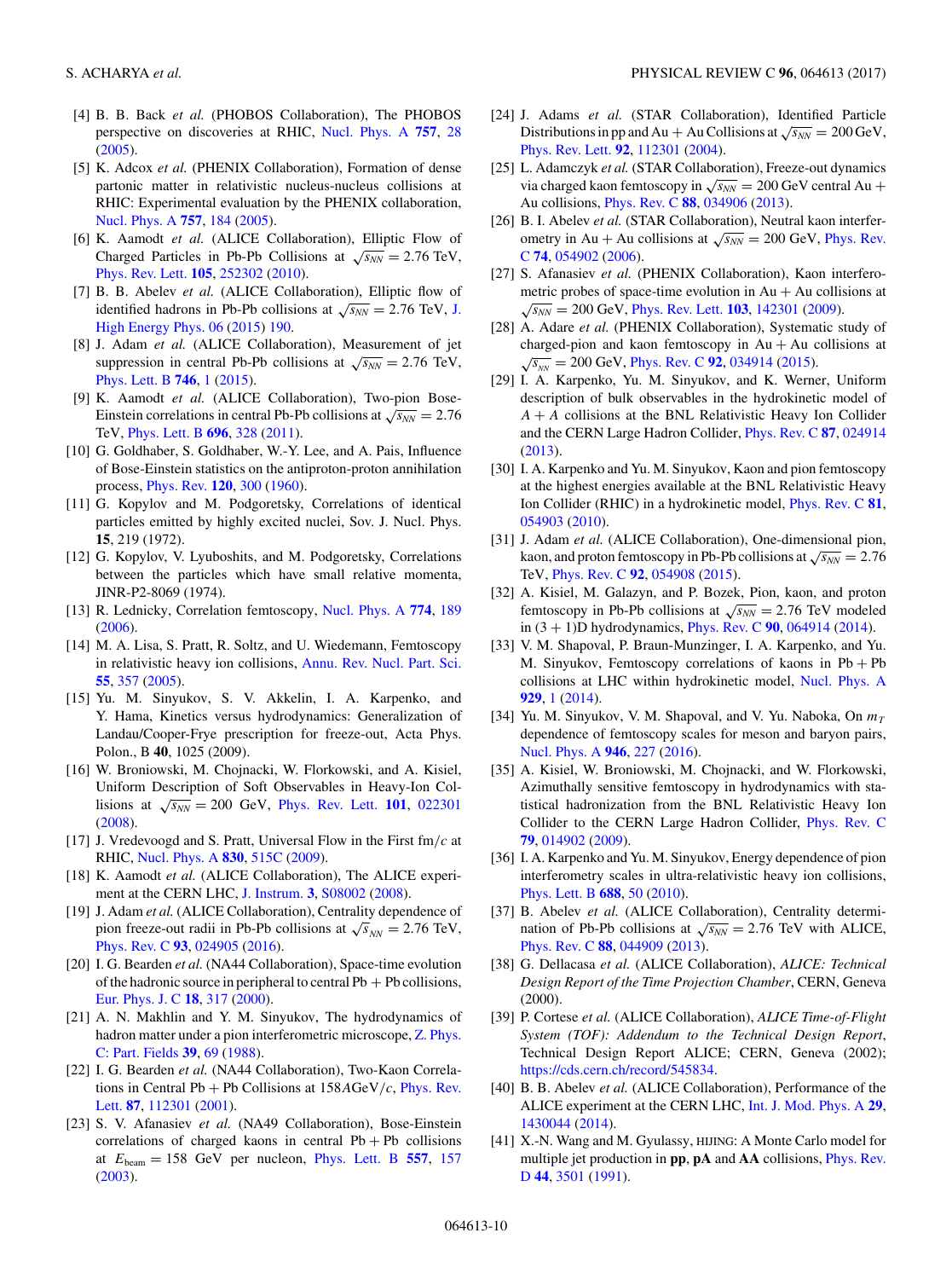- <span id="page-10-0"></span>[42] R. Brun, F. Bruyant, F. Carminati, S. Giani, M. Maire, A. McPherson, G. Patrick, and L. Urban, *GEANT Detector Description and Simulation Tool*, Geneva (1994), Long Writeup W5013.
- [43] K. A. Olive et al. (Particle Data Group Collaboration), Review of particle physics, [Chin. Phys. C](https://doi.org/10.1088/1674-1137/38/9/090001) **[38](https://doi.org/10.1088/1674-1137/38/9/090001)**, [090001](https://doi.org/10.1088/1674-1137/38/9/090001) [\(2014\)](https://doi.org/10.1088/1674-1137/38/9/090001).
- [44] M. Steinpreis, Neutral Kaon Femtoscopy in Pb-Pb Collisions at  $\sqrt{s_{NN}}$  = 2.76 TeV at the LHC with ALICE, Ph.D. thesis, Ohio State University, 2014 (unpublished).
- [45] B. Abelev *et al.* (ALICE Collaboration),  $K_s^0 K_s^0$  correlations in *pp* collisions at  $\sqrt{s} = 7$  TeV from the LHC ALICE experiment, [Phys. Lett. B](https://doi.org/10.1016/j.physletb.2012.09.013) **[717](https://doi.org/10.1016/j.physletb.2012.09.013)**, [151](https://doi.org/10.1016/j.physletb.2012.09.013) [\(2012\)](https://doi.org/10.1016/j.physletb.2012.09.013).
- [46] M. G. Bowler, Coulomb corrections to Bose-Einstein correlations have been greatly exaggerated, [Phys. Lett. B](https://doi.org/10.1016/0370-2693(91)91541-3) **[270](https://doi.org/10.1016/0370-2693(91)91541-3)**, [69](https://doi.org/10.1016/0370-2693(91)91541-3) [\(1991\)](https://doi.org/10.1016/0370-2693(91)91541-3).
- [47] Yu. Sinyukov, R. Lednicky, S. V. Akkelin, J. Pluta, and B. Erazmus, Coulomb corrections for interferometry analysis of expanding hadron systems, [Phys. Lett. B](https://doi.org/10.1016/S0370-2693(98)00653-4) **[432](https://doi.org/10.1016/S0370-2693(98)00653-4)**, [248](https://doi.org/10.1016/S0370-2693(98)00653-4) [\(1998\)](https://doi.org/10.1016/S0370-2693(98)00653-4).
- [48] S. V. Akkelin, R. Lednicky, and Yu. M. Sinyukov, Correlation [search for coherent pion emission in heavy ion collisions,](https://doi.org/10.1103/PhysRevC.65.064904) Phys. Rev. C **[65](https://doi.org/10.1103/PhysRevC.65.064904)**, [064904](https://doi.org/10.1103/PhysRevC.65.064904) [\(2002\)](https://doi.org/10.1103/PhysRevC.65.064904).
- [49] B. B. Abelev *et al.* (ALICE Collaboration), Two- and three-pion quantum statistics correlations in Pb-Pb collisions at  $\sqrt{s_{NN}}$  = 2.76 TeV at the CERN Large Hadron Collider, [Phys. Rev. C](https://doi.org/10.1103/PhysRevC.89.024911) **[89](https://doi.org/10.1103/PhysRevC.89.024911)**, [024911](https://doi.org/10.1103/PhysRevC.89.024911) [\(2014\)](https://doi.org/10.1103/PhysRevC.89.024911).
- [50] U. A. Wiedemann and U. W. Heinz, Resonance contributions to Hanbury–Brown–Twiss correlation radii, [Phys. Rev. C](https://doi.org/10.1103/PhysRevC.56.3265) **[56](https://doi.org/10.1103/PhysRevC.56.3265)**, [3265](https://doi.org/10.1103/PhysRevC.56.3265) [\(1997\)](https://doi.org/10.1103/PhysRevC.56.3265).
- [51] R. Lednicky and V. L. Lyuboshits, Final state interaction effect on pairing correlations between particles with small relative momenta, Sov. J. Nucl. Phys. **35**, 770 (1982) [Yad. Fiz. **35**, 1316 (1981)].
- [52] A. Antonelli, Radiative phi decays, eConf **C020620**, 65 (2002).
- [53] N. N. Achasov and V. V. Gubin, Analysis of the nature of the  $\phi \rightarrow \gamma \pi \eta$  and  $\phi \rightarrow \gamma \pi^0 \pi^0$  decays, [Phys. Atom. Nucl.](https://doi.org/10.1134/1.1501665) **[65](https://doi.org/10.1134/1.1501665)**, [1528](https://doi.org/10.1134/1.1501665) [\(2002\)](https://doi.org/10.1134/1.1501665); [Phys. Rev. D](https://doi.org/10.1103/PhysRevD.63.094007) **[63](https://doi.org/10.1103/PhysRevD.63.094007)**, [094007](https://doi.org/10.1103/PhysRevD.63.094007) [\(2001\)](https://doi.org/10.1103/PhysRevD.63.094007).
- [54] N. N. Achasov and A. V. Kiselev, The new analysis of the KLOE data on the  $\phi \rightarrow \eta \pi^0 \gamma$  decay, [Phys. Rev. D](https://doi.org/10.1103/PhysRevD.68.014006) [68](https://doi.org/10.1103/PhysRevD.68.014006), [014006](https://doi.org/10.1103/PhysRevD.68.014006) [\(2003\)](https://doi.org/10.1103/PhysRevD.68.014006).
- [55] A. D. Martin, E. N. Ozmutlu, and E. J. Squires, The  $\pi \pi$  and K $\bar{K}$ amplitudes, the  $S^*$  and the quark structure of  $0^{++}$  resonances, [Nucl. Phys. B](https://doi.org/10.1016/0550-3213(77)90169-9) **[121](https://doi.org/10.1016/0550-3213(77)90169-9)**, [514](https://doi.org/10.1016/0550-3213(77)90169-9) [\(1977\)](https://doi.org/10.1016/0550-3213(77)90169-9).
- [56] S. E. Koonin, Proton pictures of high-energy nuclear collisions, [Phys. Lett. B](https://doi.org/10.1016/0370-2693(77)90340-9) **[70](https://doi.org/10.1016/0370-2693(77)90340-9)**, [43](https://doi.org/10.1016/0370-2693(77)90340-9) [\(1977\)](https://doi.org/10.1016/0370-2693(77)90340-9).
- [57] S. Pratt, T. Csorgo, and J. Zimanyi, Detailed predictions for two-pion correlations in ultrarelativistic heavy ion collisions, [Phys. Rev. C](https://doi.org/10.1103/PhysRevC.42.2646) **[42](https://doi.org/10.1103/PhysRevC.42.2646)**, [2646](https://doi.org/10.1103/PhysRevC.42.2646) [\(1990\)](https://doi.org/10.1103/PhysRevC.42.2646).
- [58] M. Herrmann and G. F. Bertsch, Source dimensions in ultrarelativistic heavy-ion collisions, [Phys. Rev. C](https://doi.org/10.1103/PhysRevC.51.328) **[51](https://doi.org/10.1103/PhysRevC.51.328)**, [328](https://doi.org/10.1103/PhysRevC.51.328) [\(1995\)](https://doi.org/10.1103/PhysRevC.51.328).
- [59] B. Abelev et al. (ALICE Collaboration), Centrality dependence of  $\pi$ , K, p production in Pb-Pb collisions at  $\sqrt{s_{NN}} = 2.76$  TeV, [Phys. Rev. C](https://doi.org/10.1103/PhysRevC.88.044910) **[88](https://doi.org/10.1103/PhysRevC.88.044910)**, [044910](https://doi.org/10.1103/PhysRevC.88.044910) [\(2013\)](https://doi.org/10.1103/PhysRevC.88.044910).
- [60] A. G. Knospe, C. Markert, K. Werner, J. Steinheimer, and M. Bleicher, Hadronic resonance production and interaction in partonic and hadronic matter in the EPOS3 model with and without the hadronic afterburner UrQMD, [Phys. Rev. C](https://doi.org/10.1103/PhysRevC.93.014911) **[93](https://doi.org/10.1103/PhysRevC.93.014911)**, [014911](https://doi.org/10.1103/PhysRevC.93.014911) [\(2016\)](https://doi.org/10.1103/PhysRevC.93.014911).
- [61] K. Aamodt *et al.* (ALICE Collaboration), Centrality Dependence of the Charged-Particle Multiplicity Density at Midrapidity in Pb-Pb Collisions at  $\sqrt{s_{NN}} = 2.76$  TeV, [Phys. Rev. Lett.](https://doi.org/10.1103/PhysRevLett.106.032301) **[106](https://doi.org/10.1103/PhysRevLett.106.032301)**, [032301](https://doi.org/10.1103/PhysRevLett.106.032301) [\(2011\)](https://doi.org/10.1103/PhysRevLett.106.032301).

S. Acharya, <sup>[139](#page-15-0)</sup> J. Adam, <sup>99</sup> D. Adamová, <sup>96</sup> J. Adolfsson, <sup>34</sup> M. M. Aggarwal, <sup>101</sup> G. Aglieri Rinella, <sup>[35](#page-13-0)</sup> M. Agnello, <sup>[31](#page-13-0)</sup> N. Agrawal,<sup>48</sup> Z. Ahammed,<sup>139</sup> N. Ahmad,<sup>[17](#page-13-0)</sup> S. U. Ahn,<sup>80</sup> S. Aiola,<sup>[143](#page-15-0)</sup> A. Akindinov,<sup>[65](#page-14-0)</sup> S. N. Alam,<sup>[139](#page-15-0)</sup> J. L. B. Alba,<sup>114</sup> D. S. D. Albuquerque,<sup>[125](#page-15-0)</sup> D. Aleksandrov,<sup>92</sup> B. Alessandro,<sup>59</sup> R. Alfaro Molina,<sup>[75](#page-14-0)</sup> A. Alici,<sup>[54,27,12](#page-13-0)</sup> A. Alkin,<sup>[3](#page-12-0)</sup> J. Alme,<sup>22</sup> T. Alt,<sup>[71](#page-14-0)</sup> L. Altenkamper,<sup>[22](#page-13-0)</sup> I. Altsybeev,<sup>[138](#page-15-0)</sup> C. Alves Garcia Prado,<sup>[124](#page-15-0)</sup> C. Andrei,<sup>[89](#page-14-0)</sup> D. Andreou,<sup>[35](#page-13-0)</sup> H. A. Andrews,<sup>[113](#page-14-0)</sup> A. Andronic,<sup>[109](#page-14-0)</sup> V. Anguelov,<sup>[106](#page-14-0)</sup> C. Anson,<sup>[99](#page-14-0)</sup> T. Antičić,<sup>[110](#page-14-0)</sup> F. Antinori,<sup>57</sup> P. Antonioli,<sup>[54](#page-13-0)</sup> R. Anwar,<sup>127</sup> L. Aphecetche,<sup>117</sup> H. Appelshäuser,<sup>[71](#page-14-0)</sup> S. Arcelli,<sup>[27](#page-13-0)</sup> R. Arnaldi,<sup>[59](#page-13-0)</sup> O. W. Arnold,<sup>[107,](#page-14-0)[36](#page-13-0)</sup> I. C. Arsene,<sup>[21](#page-13-0)</sup> M. Arslandok,<sup>[106](#page-14-0)</sup> B. Audurier,<sup>117</sup> A. Augustinus,<sup>35</sup> R. Averbeck,<sup>[109](#page-14-0)</sup> M. D. Azmi,<sup>[17](#page-13-0)</sup> A. Badalà,<sup>[56](#page-13-0)</sup> Y. W. Baek,<sup>[61,](#page-13-0)[79](#page-14-0)</sup> S. Bagnasco,<sup>59</sup> R. Bailhache,<sup>[71](#page-14-0)</sup> R. Bala,<sup>[103](#page-14-0)</sup> A. Baldisseri,<sup>[76](#page-14-0)</sup> M. Ball,<sup>45</sup> R. C. Baral,<sup>[68](#page-14-0)</sup> A. M. Barbano,<sup>26</sup> R. Barbera,<sup>[28](#page-13-0)</sup> F. Barile,<sup>[33,53](#page-13-0)</sup> L. Barioglio,<sup>26</sup> G. G. Barnaföldi,<sup>[142](#page-15-0)</sup> L. S. Barnby,<sup>[95](#page-14-0)</sup> V. Barret,<sup>82</sup> P. Bartalini,<sup>7</sup> K. Barth,<sup>[35](#page-13-0)</sup> E. Bartsch,<sup>[71](#page-14-0)</sup> M. Basile,<sup>[27](#page-13-0)</sup> N. Bastid,<sup>[82](#page-14-0)</sup> S. Basu,<sup>[141](#page-15-0)</sup> G. Batigne,<sup>[117](#page-14-0)</sup> B. Batyunya,<sup>[78](#page-14-0)</sup> P. C. Batzing,<sup>[21](#page-13-0)</sup> I. G. Bearden,<sup>93</sup> H. Beck,<sup>106</sup> C. Bedda,<sup>[64](#page-13-0)</sup> N. K. Behera,<sup>61</sup> I. Belikov,<sup>135</sup> F. Bellini,<sup>27,35</sup> H. Bello Martinez,<sup>[2](#page-12-0)</sup> R. Bellwied,<sup>[127](#page-15-0)</sup> L. G. E. Beltran,<sup>[123](#page-14-0)</sup> V. Belyaev,<sup>[85](#page-14-0)</sup> G. Bencedi,<sup>[142](#page-15-0)</sup> S. Beole,<sup>[26](#page-13-0)</sup> A. Bercuci,<sup>[89](#page-14-0)</sup> Y. Berdnikov,<sup>[98](#page-14-0)</sup> D. Berenyi,<sup>142</sup> R. A. Bertens,<sup>130</sup> D. Berzano,<sup>[35](#page-13-0)</sup> L. Betev,<sup>35</sup> A. Bhasin,<sup>[103](#page-14-0)</sup> I. R. Bhat,<sup>103</sup> A. K. Bhati,<sup>101</sup> B. Bhattacharjee,<sup>44</sup> J. Bhom, <sup>121</sup> L. Bianchi, <sup>127</sup> N. Bianchi, <sup>[51](#page-13-0)</sup> C. Bianchin, <sup>[141](#page-15-0)</sup> J. Bielčík, <sup>[39](#page-13-0)</sup> J. Bielčíková, <sup>[96](#page-14-0)</sup> A. Bilandzic, <sup>[107,](#page-14-0) [36](#page-13-0)</sup> G. Biro, <sup>[142](#page-15-0)</sup> R. Biswas, <sup>[4](#page-12-0)</sup> S. Biswas,<sup>4</sup> J. T. Blair,<sup>[122](#page-14-0)</sup> D. Blau,<sup>[92](#page-14-0)</sup> C. Blume,<sup>[71](#page-14-0)</sup> G. Boca,<sup>136</sup> F. Bock,<sup>[84,](#page-14-0)[35,](#page-13-0)[106](#page-14-0)</sup> A. Bogdanov,<sup>[85](#page-14-0)</sup> L. Boldizsár,<sup>[142](#page-15-0)</sup> M. Bombara,<sup>40</sup> G. Bonomi,<sup>137</sup> M. Bonora,<sup>35</sup> J. Book,<sup>71</sup> H. Borel,<sup>[76](#page-14-0)</sup> A. Borissov,<sup>[19](#page-13-0)</sup> M. Borri,<sup>[129](#page-15-0)</sup> E. Botta,<sup>[26](#page-13-0)</sup> C. Bourjau,<sup>[93](#page-14-0)</sup> L. Bratrud,<sup>[71](#page-14-0)</sup> P. Braun-Munzinger,<sup>[109](#page-14-0)</sup> M. Bregant,<sup>[124](#page-15-0)</sup> T. A. Broker,<sup>[71](#page-14-0)</sup> M. Broz,<sup>[39](#page-13-0)</sup> E. J. Brucken,<sup>[46](#page-13-0)</sup> E. Bruna,<sup>[59](#page-13-0)</sup> G. E. Bruno,<sup>[33](#page-13-0)</sup> D. Budnikov,<sup>[111](#page-14-0)</sup> H. Buesching,<sup>71</sup> S. Bufalino,<sup>[31](#page-13-0)</sup> P. Buhler,<sup>[116](#page-14-0)</sup> P. Buncic,<sup>[35](#page-13-0)</sup> O. Busch,<sup>133</sup> Z. Buthelezi,<sup>[77](#page-14-0)</sup> J. B. Butt,<sup>15</sup> J. T. Buxton,<sup>18</sup> J. Cabala,<sup>119</sup> D. Caffarri,<sup>[35,](#page-13-0)[94](#page-14-0)</sup> H. Caines,<sup>[143](#page-15-0)</sup> A. Caliva,<sup>64</sup> E. Calvo Villar,<sup>114</sup> P. Camerini,<sup>[25](#page-13-0)</sup> A. A. Capon,<sup>116</sup> F. Carena,<sup>[35](#page-13-0)</sup> W. Carena,<sup>35</sup> F. Carnesecchi,<sup>27,12</sup> J. Castillo Castellanos,<sup>[76](#page-14-0)</sup> A. J. Castro,<sup>[130](#page-15-0)</sup> E. A. R. Casula,<sup>[55](#page-13-0)</sup> C. Ceballos Sanchez,<sup>9</sup> P. Cerello,<sup>[59](#page-13-0)</sup> S. Chandra,  $^{139}$  $^{139}$  $^{139}$  B. Chang,  $^{128}$  $^{128}$  $^{128}$  S. Chapeland,  $^{35}$  M. Chartier,  $^{129}$  S. Chattopadhyay,  $^{139}$  S. Chattopadhyay,  $^{112}$  A. Chauvin,  $^{36,107}$  $^{36,107}$  $^{36,107}$  $^{36,107}$ M. Cherney, <sup>[99](#page-14-0)</sup> C. Cheshkov, <sup>[134](#page-15-0)</sup> B. Cheynis, <sup>134</sup> V. Chibante Barroso, <sup>35</sup> D. D. Chinellato, <sup>[125](#page-15-0)</sup> S. Cho, <sup>[61](#page-13-0)</sup> P. Chochula, <sup>35</sup> M. Chojnacki,<sup>93</sup> S. Choudhury,<sup>139</sup> T. Chowdhury,<sup>[82](#page-14-0)</sup> P. Christakoglou,<sup>[94](#page-14-0)</sup> C. H. Christensen,<sup>[93](#page-14-0)</sup> P. Christiansen,<sup>[34](#page-13-0)</sup> T. Chujo,<sup>[133](#page-15-0)</sup> S. U. Chung,<sup>[19](#page-13-0)</sup> C. Cicalo,<sup>[55](#page-13-0)</sup> L. Cifarelli,<sup>[12,27](#page-13-0)</sup> F. Cindolo,<sup>[54](#page-13-0)</sup> J. Cleymans,<sup>102</sup> F. Colamaria,<sup>[33](#page-13-0)</sup> D. Colella,<sup>35[,66](#page-14-0)</sup> A. Collu,<sup>[84](#page-14-0)</sup>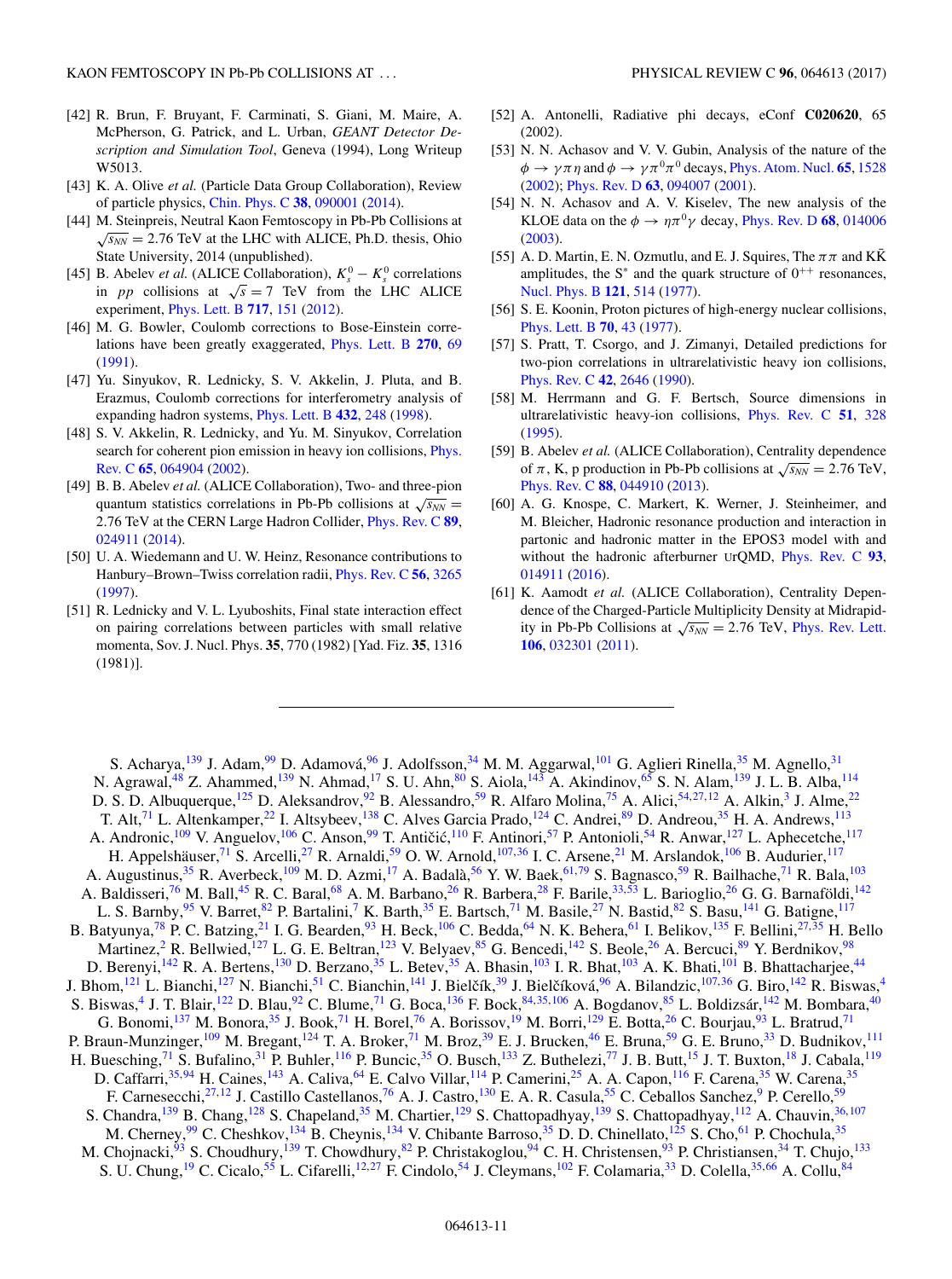M. Colocci,<sup>[27](#page-13-0)</sup> M. Conc[a](#page-15-0)s,<sup>59,a</sup> G. Conesa Balbastre,<sup>[83](#page-14-0)</sup> Z. Conesa del Valle,<sup>62</sup> M. E. Connors,<sup>143,b</sup> J. G. Contreras,<sup>39</sup> T. M. Cormier, <sup>97</sup> Y. Corrales Morales, <sup>[59](#page-13-0)</sup> I. Cortés Maldonado, <sup>[2](#page-12-0)</sup> P. Cortese, <sup>[32](#page-13-0)</sup> M. R. Cosentino, <sup>[126](#page-15-0)</sup> F. Costa, <sup>[35](#page-13-0)</sup> S. Costanza, <sup>[136](#page-15-0)</sup> J. Crkovská, <sup>62</sup> P. Crochet, <sup>[82](#page-14-0)</sup> E. Cuautle, <sup>73</sup> L. Cunqueiro, <sup>[72](#page-14-0)</sup> T. Dahms, <sup>36, [107](#page-14-0)</sup> A. Dainese, <sup>[57](#page-13-0)</sup> M. C. Danisch, <sup>[106](#page-14-0)</sup> A. Danu, <sup>69</sup> D. Das,<sup>112</sup> I. Das,<sup>112</sup> S. Das,<sup>4</sup> A. Dash,<sup>90</sup> S. Dash,<sup>48</sup> S. De,<sup>124[,4](#page-12-0)9</sup> A. De Caro,<sup>[30](#page-13-0)</sup> G. de Cataldo,<sup>[53](#page-13-0)</sup> C. de Conti,<sup>[124](#page-15-0)</sup> J. de Cuveland,<sup>42</sup> A. De Falco,<sup>[24](#page-13-0)</sup> D. De Gruttola,<sup>[30,12](#page-13-0)</sup> N. De Marco,<sup>[59](#page-13-0)</sup> S. De Pasquale,<sup>[30](#page-13-0)</sup> R. D. De Souza,<sup>125</sup> H. F. Degenhardt,<sup>124</sup> A. Deisting,<sup>[109,106](#page-14-0)</sup> A. Deloff,<sup>[88](#page-14-0)</sup> C. Deplano,<sup>[94](#page-14-0)</sup> P. Dhankher,<sup>[48](#page-13-0)</sup> D. Di Bari,<sup>[33](#page-13-0)</sup> A. Di Mauro,<sup>[35](#page-13-0)</sup> P. Di Nezza,<sup>51</sup> B. Di Ruzza,<sup>57</sup> M. A. Diaz Corchero,<sup>[10](#page-13-0)</sup> T. Dietel,<sup>[102](#page-14-0)</sup> P. Dillenseger,<sup>[71](#page-14-0)</sup> R. Divià,<sup>[35](#page-13-0)</sup> Ø. Djuvsland,<sup>[22](#page-13-0)</sup> A. Dobrin,<sup>35</sup> D. Domenicis Gimenez,<sup>124</sup> B. Dönigus,<sup>[71](#page-14-0)</sup> O. Dordic,<sup>[21](#page-13-0)</sup> L. V. V. Doremalen,<sup>[64](#page-13-0)</sup> A. K. Dubey,<sup>[139](#page-15-0)</sup> A. Dubla,<sup>[109](#page-14-0)</sup> L. Ducroux,<sup>[134](#page-15-0)</sup> A. K. Duggal,<sup>101</sup> P. Dupieux,<sup>[82](#page-14-0)</sup> R. J. Ehlers,<sup>143</sup> D. Elia,<sup>[53](#page-13-0)</sup> E. Endress,<sup>[114](#page-14-0)</sup> H. Engel,<sup>70</sup> E. Epple,<sup>[143](#page-15-0)</sup> B. Erazmus,<sup>[117](#page-14-0)</sup> F. Erhardt,<sup>[100](#page-14-0)</sup> B. Espagnon,<sup>[62](#page-13-0)</sup> S. Esumi,<sup>[133](#page-15-0)</sup> G. Eulisse,<sup>[35](#page-13-0)</sup> J. Eum,<sup>[19](#page-13-0)</sup> D. Evans,<sup>[113](#page-14-0)</sup> S. Evdokimov,<sup>[115](#page-14-0)</sup> L. Fabbietti,<sup>[107,](#page-14-0)[36](#page-13-0)</sup> J. Faivre,<sup>83</sup> A. Fantoni,<sup>[51](#page-13-0)</sup> M. Fasel,<sup>[97,84](#page-14-0)</sup> L. Feldkamp,<sup>[72](#page-14-0)</sup> A. Feliciello,<sup>[59](#page-13-0)</sup> G. Feofilov,<sup>[138](#page-15-0)</sup> J. Ferencei,<sup>96</sup> A. Fernández Téllez,<sup>[2](#page-12-0)</sup> E. G. Ferreiro,<sup>[16](#page-13-0)</sup> A. Ferretti,<sup>[26](#page-13-0)</sup> A. Festanti,<sup>[29,35](#page-13-0)</sup> V. J. G. Feuillard,<sup>[76,82](#page-14-0)</sup> J. Figiel,<sup>121</sup> M. A. S. Figueredo,<sup>[124](#page-15-0)</sup> S. Filchagin,<sup>[111](#page-14-0)</sup> D. Finogeev,<sup>[63](#page-13-0)</sup> F. M. Fionda,<sup>[22,24](#page-13-0)</sup> E. M. Fiore,<sup>[33](#page-13-0)</sup> M. Floris,<sup>[35](#page-13-0)</sup> S. Foertsch,<sup>[77](#page-14-0)</sup> P. Foka,<sup>[109](#page-14-0)</sup> S. Fokin,<sup>[92](#page-14-0)</sup> E. Fragiacomo,<sup>[60](#page-13-0)</sup> A. Francescon,<sup>35</sup> A. Francisco,<sup>[117](#page-14-0)</sup> U. Frankenfeld,<sup>109</sup> G. G. Fronze,<sup>[26](#page-13-0)</sup> U. Fuchs,<sup>35</sup> C. Furget,<sup>[83](#page-14-0)</sup> A. Furs,<sup>63</sup> M. Fusco Girard,<sup>[30](#page-13-0)</sup> J. J. Gaardhøje,<sup>93</sup> M. Gagliardi,<sup>26</sup> A. M. Gago,<sup>[114](#page-14-0)</sup> K. Gajdosova,<sup>[93](#page-14-0)</sup> M. Gallio,<sup>[26](#page-13-0)</sup> C. D. Galvan,<sup>123</sup> P. Ganoti,<sup>87</sup> C. Garabatos,<sup>[109](#page-14-0)</sup> E. Garcia-Solis,<sup>[13](#page-13-0)</sup> K. Garg,<sup>[28](#page-13-0)</sup> C. Gargiulo,<sup>[35](#page-13-0)</sup> P. Gasik,<sup>[36,](#page-13-0)[107](#page-14-0)</sup> E. F. Gauger,<sup>[122](#page-14-0)</sup> M. B. Gay Ducati,<sup>[74](#page-14-0)</sup> M. Germain,<sup>[117](#page-14-0)</sup> J. Ghosh,<sup>[112](#page-14-0)</sup> P. Ghosh,<sup>[139](#page-15-0)</sup> S. K. Ghosh,<sup>[4](#page-12-0)</sup> P. Gianotti,<sup>51</sup> P. Giubellino,<sup>[109,](#page-14-0)[59,35](#page-13-0)</sup> P. Giubilato,<sup>[29](#page-13-0)</sup> E. Gladysz-Dziadus,<sup>[121](#page-14-0)</sup> P. Glässel,<sup>106</sup> D. M. Goméz Coral,<sup>[75](#page-14-0)</sup> A. Gomez Ramirez,<sup>[70](#page-14-0)</sup> A. S. Gonzalez,<sup>35</sup> V. Gonzalez,<sup>[10](#page-13-0)</sup> P. González-Zamora,<sup>10</sup> S. Gorbunov,<sup>[42](#page-13-0)</sup> L. Görlich,<sup>[121](#page-14-0)</sup> S. Gotovac,<sup>120</sup> V. Grabski,<sup>[75](#page-14-0)</sup> L. K. Graczykowski,<sup>[140](#page-15-0)</sup> K. L. Graham,<sup>113</sup> L. Greiner,<sup>[84](#page-14-0)</sup> A. Grelli,<sup>[64](#page-13-0)</sup> C. Grigoras,<sup>[35](#page-13-0)</sup> V. Grigoriev,<sup>[85](#page-14-0)</sup> A. Grigoryan,<sup>[1](#page-12-0)</sup> S. Grigoryan,<sup>[78](#page-14-0)</sup> N. Grion,<sup>[60](#page-13-0)</sup> J. M. Gronefeld,<sup>[109](#page-14-0)</sup> F. Grosa,<sup>[31](#page-13-0)</sup> J. F. Grosse-Oetringhaus,<sup>35</sup> R. Grosso,<sup>109</sup> L. Gruber,<sup>[116](#page-14-0)</sup> F. Guber,<sup>[63](#page-13-0)</sup> R. Guernane, <sup>[83](#page-14-0)</sup> B. Guerzoni, <sup>27</sup> K. Gulbrandsen, <sup>[93](#page-14-0)</sup> T. Gunji, <sup>[132](#page-15-0)</sup> A. Gupta, <sup>[103](#page-14-0)</sup> R. Gupta, <sup>103</sup> I. B. Guzman, <sup>2</sup> R. Haake, <sup>[35](#page-13-0)</sup> C. Hadjidakis,<sup>62</sup> H. Hamagaki,<sup>86</sup> G. Hamar,<sup>142</sup> J. C. Hamon,<sup>[13](#page-13-0)5</sup> M. R. Haque,<sup>64</sup> J. W. Harris,<sup>143</sup> A. Harton,<sup>13</sup> H. Hassan,<sup>[83](#page-14-0)</sup> D. Hatzifotiadou,<sup>[12,54](#page-13-0)</sup> S. Hayashi,<sup>[132](#page-15-0)</sup> S. T. Heckel,<sup>[71](#page-14-0)</sup> E. Hellbär,<sup>71</sup> H. Helstrup,<sup>[37](#page-13-0)</sup> A. Herghelegiu,<sup>89</sup> G. Herrera Corral,<sup>[11](#page-13-0)</sup> F. Herrmann,<sup>[72](#page-14-0)</sup> B. A. Hess,<sup>105</sup> K. F. Hetland,<sup>[37](#page-13-0)</sup> H. Hillemanns,<sup>[35](#page-13-0)</sup> C. Hills,<sup>[129](#page-15-0)</sup> B. Hippolyte,<sup>[135](#page-15-0)</sup> J. Hladky,<sup>67</sup> B. Hohlweger,<sup>[107](#page-14-0)</sup> D. Horak,<sup>[39](#page-13-0)</sup> S. Hornung,<sup>[109](#page-14-0)</sup> R. Hosokawa,<sup>[133,](#page-15-0)[83](#page-14-0)</sup> P. Hristov,<sup>[35](#page-13-0)</sup> C. Hughes,<sup>[130](#page-15-0)</sup> T. J. Humanic,<sup>18</sup> N. Hussain,<sup>[44](#page-13-0)</sup> T. Hussain,<sup>[17](#page-13-0)</sup> D. Hutter,<sup>42</sup> D. S. Hwang,<sup>20</sup> S. A. Iga Buitron,<sup>[73](#page-14-0)</sup> R. Ilkaev,<sup>[111](#page-14-0)</sup> M. Inaba,<sup>133</sup> M. Ippolitov,<sup>[85,92](#page-14-0)</sup> M. Irfan,<sup>17</sup> M. S. Islam,<sup>[112](#page-14-0)</sup> M. Ivanov, <sup>[109](#page-14-0)</sup> V. Ivanov, <sup>[98](#page-14-0)</sup> V. Izucheev, <sup>[115](#page-14-0)</sup> B. Jacak, <sup>[84](#page-14-0)</sup> N. Jacazio, <sup>[27](#page-13-0)</sup> P. M. Jacobs, <sup>84</sup> M. B. Jadhav, <sup>[48](#page-13-0)</sup> J. Jadlovsky, <sup>119</sup> S. Jaelani, <sup>[64](#page-13-0)</sup> C. Jahnke,<sup>[36](#page-13-0)</sup> M. J. Jakubowska,<sup>[140](#page-15-0)</sup> M. A. Janik,<sup>140</sup> P. H. S. Y. Jayarathna,<sup>127</sup> C. Jena,<sup>[90](#page-14-0)</sup> S. Jena,<sup>[127](#page-15-0)</sup> M. Jercic,<sup>[100](#page-14-0)</sup> R. T. Jimenez Bustamante,<sup>[109](#page-14-0)</sup> P. G. Jones,<sup>[113](#page-14-0)</sup> A. Jusko,<sup>113</sup> P. Kalinak,<sup>[66](#page-14-0)</sup> A. Kalweit,<sup>[35](#page-13-0)</sup> J. H. Kang,<sup>[144](#page-15-0)</sup> V. Kaplin,<sup>[85](#page-14-0)</sup> S. Kar,<sup>139</sup> A. Karasu Uysal,<sup>81</sup> O. Karavichev,<sup>63</sup> T. Karavicheva,<sup>63</sup> L. Karayan,<sup>[109,106](#page-14-0)</sup> P. Karczmarczyk,<sup>[35](#page-13-0)</sup> E. Karpechev,<sup>[63](#page-13-0)</sup> U. Kebschull,<sup>70</sup> R. Keidel,<sup>[145](#page-15-0)</sup> D. L. D. Keijdener,<sup>[64](#page-13-0)</sup> M. Keil,<sup>[35](#page-13-0)</sup> B. Ketzer,<sup>[45](#page-13-0)</sup> Z. Khabanova,<sup>[94](#page-14-0)</sup> P. Khan,<sup>[112](#page-14-0)</sup> S. A. Khan,<sup>139</sup> A. Khanzadeev,<sup>[98](#page-14-0)</sup> Y. Kharlov,<sup>115</sup> A. Khatun,<sup>[17](#page-13-0)</sup> A. Khuntia,<sup>[49](#page-13-0)</sup> M. M. Kielbowicz,<sup>[121](#page-14-0)</sup> B. Kileng,<sup>[37](#page-13-0)</sup> B. Kim,<sup>[133](#page-15-0)</sup> D. Kim,<sup>[144](#page-15-0)</sup> D. J. Kim,<sup>[128](#page-15-0)</sup> H. Kim,<sup>144</sup> J. S. Kim,<sup>[43](#page-13-0)</sup> J. Kim,  $^{106}$  $^{106}$  $^{106}$  M. Kim,  $^{61}$  $^{61}$  $^{61}$  M. Kim,  $^{144}$  $^{144}$  $^{144}$  S. Kim, $^{20}$  $^{20}$  $^{20}$  T. Kim,  $^{144}$  S. Kirsch, $^{42}$  $^{42}$  $^{42}$  I. Kisel, $^{42}$  S. Kiselev, $^{65}$  $^{65}$  $^{65}$  A. Kisiel, $^{140}$  $^{140}$  $^{140}$  G. Kiss,  $^{142}$  $^{142}$  $^{142}$  J. L. Klay,  $^{6}$ C. Klein,<sup>[71](#page-14-0)</sup> J. Klein,<sup>35</sup> C. Klein-Bösing,<sup>72</sup> S. Klewin,<sup>[106](#page-14-0)</sup> A. Kluge,<sup>[35](#page-13-0)</sup> M. L. Knichel,<sup>[35,](#page-13-0)106</sup> A. G. Knospe,<sup>127</sup> C. Kobdaj,<sup>[118](#page-14-0)</sup> M. Kofarago,<sup>[142](#page-15-0)</sup> T. Kollegger,<sup>109</sup> V. Kondratiev,<sup>138</sup> N. Kondratyeva,<sup>85</sup> E. Kondratyuk,<sup>[115](#page-14-0)</sup> A. Konevskikh,<sup>[63](#page-13-0)</sup> M. Konyushikhin,<sup>[141](#page-15-0)</sup> M. Kopcik,<sup>[119](#page-14-0)</sup> M. Kour,<sup>103</sup> C. Kouzinopoulos,<sup>35</sup> O. Kovalenko,<sup>[88](#page-14-0)</sup> V. Kovalenko,<sup>[138](#page-15-0)</sup> M. Kowalski,<sup>[121](#page-14-0)</sup> G. Koyithatta Meethaleveedu,<sup>[48](#page-13-0)</sup> I. Králik,<sup>[66](#page-14-0)</sup> A. Kravčáková,<sup>[40](#page-13-0)</sup> M. Krivda,<sup>[66,113](#page-14-0)</sup> F. Krizek,<sup>[96](#page-14-0)</sup> E. Kryshen,<sup>[98](#page-14-0)</sup> M. Krzewicki,<sup>[42](#page-13-0)</sup> A. M. Kubera,<sup>18</sup> V. Kučera, <sup>[96](#page-14-0)</sup> C. Kuhn, <sup>[135](#page-15-0)</sup> P. G. Kuijer, <sup>[94](#page-14-0)</sup> A. Kumar, <sup>103</sup> J. Kumar, <sup>48</sup> L. Kumar, <sup>101</sup> S. Kumar, <sup>48</sup> S. Kundu, <sup>[90](#page-14-0)</sup> P. Kurashvili, <sup>[88](#page-14-0)</sup> A. Kurepin,<sup>[63](#page-13-0)</sup> A. B. Kurepin,<sup>63</sup> A. Kuryakin,<sup>[111](#page-14-0)</sup> S. Kushpil,<sup>[96](#page-14-0)</sup> M. J. Kweon,<sup>61</sup> Y. Kwon,<sup>[144](#page-15-0)</sup> S. L. La Pointe,<sup>[42](#page-13-0)</sup> P. La Rocca,<sup>[28](#page-13-0)</sup> C. Lagana Fernandes,<sup>[124](#page-15-0)</sup> Y. S. Lai,<sup>[84](#page-14-0)</sup> I. Lakomov,<sup>[35](#page-13-0)</sup> R. Langoy,<sup>[41](#page-13-0)</sup> K. Lapidus,<sup>[143](#page-15-0)</sup> C. Lara,<sup>[70](#page-14-0)</sup> A. Lardeux,<sup>[21,](#page-13-0)[76](#page-14-0)</sup> A. Lattuca,<sup>[26](#page-13-0)</sup> E. Laudi,<sup>[35](#page-13-0)</sup> R. Lavicka,<sup>[39](#page-13-0)</sup> R. Lea,<sup>[25](#page-13-0)</sup> L. Leardini,<sup>[106](#page-14-0)</sup> S. Lee,<sup>[144](#page-15-0)</sup> F. Lehas,<sup>94</sup> S. Lehner,<sup>[116](#page-14-0)</sup> J. Lehrbach,<sup>42</sup> R. C. Lemmon,<sup>95</sup> V. Lenti,<sup>[53](#page-13-0)</sup> E. Leogrande,<sup>64</sup> I. León Monzón,<sup>123</sup> P. Lévai,<sup>[142](#page-15-0)</sup> X. Li,<sup>[14](#page-13-0)</sup> J. Lien,<sup>[41](#page-13-0)</sup> R. Lietava,<sup>[113](#page-14-0)</sup> B. Lim,<sup>[19](#page-13-0)</sup> S. Lindal,<sup>[21](#page-13-0)</sup> V. Lindenstruth,<sup>42</sup> S. W. Lindsay,<sup>[129](#page-15-0)</sup> C. Lippmann,<sup>[109](#page-14-0)</sup> M. A. Lisa,<sup>[18](#page-13-0)</sup> V. Litichevskyi,<sup>46</sup> W. J. Llope,<sup>141</sup> D. F. Lodato,<sup>[64](#page-13-0)</sup> P. I. Loenne,<sup>22</sup> V. Loginov,<sup>[85](#page-14-0)</sup> C. Loizides,<sup>[84](#page-14-0)</sup> P. Loncar,<sup>[120](#page-14-0)</sup> X. Lopez,<sup>82</sup> E. López Torres,<sup>[9](#page-13-0)</sup> A. Lowe,<sup>[142](#page-15-0)</sup> P. Luettig,<sup>71</sup> J. R. Luhder,<sup>72</sup> M. Lunardon,<sup>[29](#page-13-0)</sup> G. Luparello,<sup>[60,25](#page-13-0)</sup> M. Lupi,<sup>[35](#page-13-0)</sup> T. H. Lutz,<sup>[143](#page-15-0)</sup> A. Maevskaya,<sup>[63](#page-13-0)</sup> M. Mager,<sup>35</sup> S. Mahajan,<sup>[103](#page-14-0)</sup> S. M. Mahmood,<sup>21</sup> A. Maire,<sup>[135](#page-15-0)</sup> R. D. Majka,<sup>[143](#page-15-0)</sup> M. Malaev,<sup>[98](#page-14-0)</sup> L. Malinina,<sup>[78,](#page-14-0)[c](#page-15-0)</sup> D. Mal'Kevich,<sup>[65](#page-14-0)</sup> P. Malzacher,<sup>109</sup> A. Mamonov,<sup>[111](#page-14-0)</sup> V. Manko,<sup>[92](#page-14-0)</sup> F. Manso,<sup>[82](#page-14-0)</sup> V. Manzari,<sup>53</sup> Y. Mao,<sup>[7](#page-13-0)</sup> M. Marchisone,<sup>[77,](#page-14-0)[131](#page-15-0)</sup> J. Mareš,<sup>67</sup> G. V. Margagliotti,<sup>[25](#page-13-0)</sup> A. Margotti,<sup>[54](#page-13-0)</sup> J. Margutti,<sup>64</sup> A. Marín,<sup>[109](#page-14-0)</sup> C. Markert,<sup>122</sup> M. Marquard,<sup>[71](#page-14-0)</sup> N. A. Martin,<sup>109</sup> P. Martinengo,<sup>[35](#page-13-0)</sup> J. A. L. Martinez,<sup>[70](#page-14-0)</sup> M. I. Martínez,<sup>[2](#page-12-0)</sup> G. Martínez García,<sup>117</sup> M. Martinez Pedreira,<sup>35</sup> A. Mas,<sup>124</sup> S. Masciocchi,<sup>[109](#page-14-0)</sup> M. Masera,<sup>[26](#page-13-0)</sup> A. Masoni,<sup>55</sup> E. Masson,<sup>[117](#page-14-0)</sup> A. Mastroserio,<sup>[53](#page-13-0)</sup> A. M. Mathis,<sup>[107,](#page-14-0)[36](#page-13-0)</sup> A. Matyja,<sup>[121,](#page-14-0)[130](#page-15-0)</sup> C. Mayer,<sup>[121](#page-14-0)</sup> J. Mazer,<sup>130</sup> M. Mazzilli,<sup>33</sup> M. A. Mazzoni,<sup>58</sup> F. Meddi,<sup>[23](#page-13-0)</sup> Y. Melikyan,<sup>[85](#page-14-0)</sup> A. Menchaca-Rocha,<sup>75</sup> E. Meninno,<sup>[30](#page-13-0)</sup> J. Mercado Pérez,<sup>[106](#page-14-0)</sup> M. Meres,<sup>38</sup> S. Mhlanga,<sup>[102](#page-14-0)</sup> Y. Miake,<sup>[133](#page-15-0)</sup> M. M. Mieskolainen,<sup>[46](#page-13-0)</sup> D. L. Mihaylov,<sup>[107](#page-14-0)</sup> K. Mikhaylov,<sup>[65,78](#page-14-0)</sup> J. Milosevic,<sup>[21](#page-13-0)</sup> A. Mischke,<sup>[64](#page-13-0)</sup> A. N. Mishra, <sup>[49](#page-13-0)</sup> D. Miśkowiec, <sup>[109](#page-14-0)</sup> J. Mitra, <sup>[139](#page-15-0)</sup> C. M. Mitu, <sup>[69](#page-14-0)</sup> N. Mohammadi, <sup>64</sup> B. Mohanty, <sup>[90](#page-14-0)</sup> M. Mohisin Khan, <sup>[17](#page-13-0), d</sup> E. Montes,<sup>[10](#page-13-0)</sup> D. A. Moreira De Godoy,<sup>[72](#page-14-0)</sup> L. A. P. Moreno,<sup>[2](#page-12-0)</sup> S. Moretto,<sup>[29](#page-13-0)</sup> A. Morreale,<sup>[117](#page-14-0)</sup> A. Morsch,<sup>[35](#page-13-0)</sup> V. Muccifora,<sup>51</sup> E. Mudnic, <sup>[120](#page-14-0)</sup> D. Mühlheim, <sup>[72](#page-14-0)</sup> S. Muhuri, <sup>[139](#page-15-0)</sup> M. Mukherjee, <sup>[4](#page-12-0)</sup> J. D. Mulligan, <sup>143</sup> M. G. Munhoz, <sup>[124](#page-15-0)</sup> K. Münning, <sup>[45](#page-13-0)</sup> R. H. Munzer,<sup>71</sup> H. Murakami,<sup>132</sup> S. Murray,<sup>[77](#page-14-0)</sup> L. Musa,<sup>[35](#page-13-0)</sup> J. Musinsky,<sup>66</sup> C. J. Myers,<sup>127</sup> J. W. Myrcha,<sup>1[4](#page-12-0)0</sup> D. Nag,<sup>4</sup> B. Naik,<sup>[48](#page-13-0)</sup> R. Nair,<sup>[88](#page-14-0)</sup> B. K. Nandi,<sup>48</sup> R. Nania,<sup>[12,54](#page-13-0)</sup> E. Nappi,<sup>[53](#page-13-0)</sup> A. Narayan,<sup>[48](#page-13-0)</sup> M. U. Naru,<sup>[15](#page-13-0)</sup> H. Natal da Luz,<sup>[124](#page-15-0)</sup> C. Nattrass,<sup>[130](#page-15-0)</sup> S. R. Navarro,<sup>[2](#page-12-0)</sup> K. Nayak,<sup>90</sup> R. Nayak,<sup>[48](#page-13-0)</sup> T. K. Nayak,<sup>139</sup> S. Nazarenko,<sup>[111](#page-14-0)</sup> A. Nedosekin,<sup>65</sup> R. A. Negrao De Oliveira,<sup>[35](#page-13-0)</sup>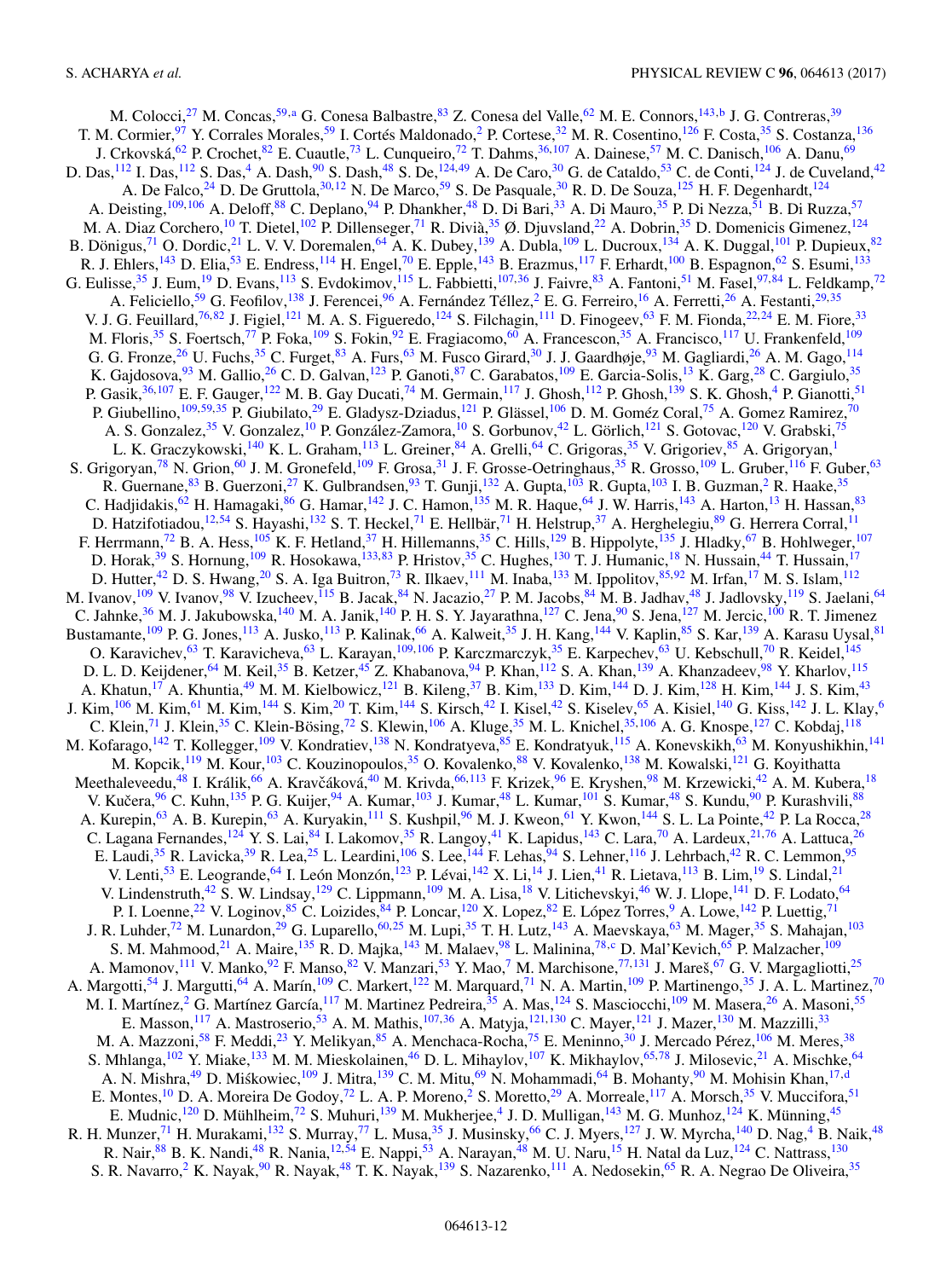<span id="page-12-0"></span>L. Nellen,<sup>[73](#page-14-0)</sup> S. V. Nesbo,<sup>[37](#page-13-0)</sup> F. Ng,<sup>[127](#page-15-0)</sup> M. Nicassio,<sup>[109](#page-14-0)</sup> M. Niculescu,<sup>[69](#page-14-0)</sup> J. Niedziela,<sup>35,[140](#page-15-0)</sup> B. S. Nielsen,<sup>[93](#page-14-0)</sup> S. Nikolaev,<sup>[92](#page-14-0)</sup> S. Nikulin,<sup>[92](#page-14-0)</sup> V. Nikulin,<sup>[98](#page-14-0)</sup> F. Noferini,<sup>[54,12](#page-13-0)</sup> P. Nomokonov,<sup>[78](#page-14-0)</sup> G. Nooren,<sup>64</sup> J. C. C. Noris,<sup>2</sup> J. Norman,<sup>129</sup> A. Nyanin,<sup>92</sup> J. Nystrand,<sup>22</sup> H. Oeschler,<sup>106,e</sup> S. Oh,<sup>143</sup> A. Ohlson,<sup>35[,106](#page-14-0)</sup> T. Okubo,<sup>[47](#page-13-0)</sup> L. Olah,<sup>[142](#page-15-0)</sup> J. Oleniacz,<sup>140</sup> A. C. Oliveira Da Silva,<sup>[124](#page-15-0)</sup> M. H. Oliver, <sup>[143](#page-15-0)</sup> J. Onderwaater, <sup>109</sup> C. Oppedisano, <sup>[59](#page-13-0)</sup> R. Orava, <sup>[46](#page-13-0)</sup> M. Oravec, <sup>[119](#page-14-0)</sup> A. Ortiz Velasquez, <sup>[73](#page-14-0)</sup> A. Oskarsson, <sup>[34](#page-13-0)</sup> J. Otwinowski,<sup>[121](#page-14-0)</sup> K. Oyama,<sup>[86](#page-14-0)</sup> Y. Pachmayer,<sup>[106](#page-14-0)</sup> V. Pacik,<sup>[93](#page-14-0)</sup> D. Pagano,<sup>137</sup> P. Pagano,<sup>30</sup> G. Paić,<sup>[73](#page-14-0)</sup> P. Palni,<sup>7</sup> J. Pan,<sup>141</sup> A. K. Pandey,<sup>48</sup> S. Panebianco,<sup>[76](#page-14-0)</sup> V. Papikyan,<sup>1</sup> G. S. Pappalardo,<sup>[56](#page-13-0)</sup> P. Pareek,<sup>[49](#page-13-0)</sup> J. Park,<sup>61</sup> S. Parmar,<sup>[101](#page-14-0)</sup> A. Passfeld,<sup>[72](#page-14-0)</sup> S. P. Pathak,<sup>[127](#page-15-0)</sup> V. Paticchio,<sup>[53](#page-13-0)</sup> R. N. Patra,<sup>[139](#page-15-0)</sup> B. Paul,<sup>[59](#page-13-0)</sup> H. Pei,<sup>[7](#page-13-0)</sup> T. Peitzmann,<sup>[64](#page-13-0)</sup> X. Peng,<sup>7</sup> L. G. Pereira,<sup>74</sup> H. Pereira Da Costa,<sup>[76](#page-14-0)</sup> D. Peresunko,<sup>92,85</sup> E. Perez Lezama,<sup>[71](#page-14-0)</sup> V. Peskov,<sup>71</sup> Y. Pestov,<sup>5</sup> V. Petráček,<sup>[39](#page-13-0)</sup> V. Petrov,<sup>[115](#page-14-0)</sup> M. Petrovici,<sup>89</sup> C. Petta,<sup>[28](#page-13-0)</sup> R. P. Pezzi,<sup>[74](#page-14-0)</sup> S. Piano,<sup>[60](#page-13-0)</sup> M. Pikna,<sup>[38](#page-13-0)</sup> P. Pillot,<sup>[117](#page-14-0)</sup> L. O. D. L. Pimentel,<sup>[93](#page-14-0)</sup> O. Pinazza,<sup>[35,54](#page-13-0)</sup> L. Pinsky,<sup>[127](#page-15-0)</sup> D. B. Piyarathna,<sup>127</sup> M. Płoskoń,<sup>[84](#page-14-0)</sup> M. Planinic,<sup>[100](#page-14-0)</sup> F. Pliquett,<sup>[71](#page-14-0)</sup> J. Pluta,<sup>[140](#page-15-0)</sup> S. Pochybova,<sup>142</sup> P. L. M. Podesta-Lerma,<sup>[123](#page-14-0)</sup> M. G. Poghosyan,<sup>[97](#page-14-0)</sup> B. Polichtchouk,<sup>[115](#page-14-0)</sup> N. Poljak,<sup>[100](#page-14-0)</sup> W. Poonsawat,<sup>118</sup> A. Pop,<sup>89</sup> H. Poppenborg,<sup>[72](#page-14-0)</sup> S. Porteboeuf-Houssais,<sup>82</sup> V. Pozdniakov,<sup>78</sup> S. K. Prasad,<sup>4</sup> R. Preghenella,<sup>54</sup> F. Prino,<sup>[59](#page-13-0)</sup> C. A. Pruneau,<sup>[141](#page-15-0)</sup> I. Pshenichnov,<sup>63</sup> M. Puccio,<sup>[26](#page-13-0)</sup> G. Puddu,<sup>[24](#page-13-0)</sup> P. Pujahari,<sup>141</sup> V. Punin,<sup>[111](#page-14-0)</sup> J. Putschke,<sup>141</sup> A. Rachevski,<sup>60</sup> S. Raha,<sup>4</sup> S. Rajput,<sup>[103](#page-14-0)</sup> J. Rak,<sup>128</sup> A. Rakotozafindrabe,<sup>[76](#page-14-0)</sup> L. Ramello,<sup>[32](#page-13-0)</sup> F. Rami,<sup>[135](#page-15-0)</sup> D. B. Rana,<sup>127</sup> R. Raniwala,<sup>[104](#page-14-0)</sup> S. Raniwala,<sup>104</sup> S. S. Räsänen,<sup>46</sup> B. T. Rascanu,<sup>[71](#page-14-0)</sup> D. Rathee,<sup>[101](#page-14-0)</sup> V. Ratza,<sup>[45](#page-13-0)</sup> I. Ravasenga,<sup>31</sup> K. F. Read,  $97,130$  $97,130$  K. Redlich,  $88, f$  $88, f$  $88, f$  A. Rehman,  $22$  P. Reichelt,  $71$  $71$  F. Reidt,  $35$  X. Ren,  $7$  R. Renfordt,  $71$  A. R. Reolon,  $51$  A. Reshetin,  $63$ K. Reygers,<sup>106</sup> V. Riabov,<sup>[98](#page-14-0)</sup> R. A. Ricci,<sup>[52](#page-13-0)</sup> T. Richert,<sup>[64](#page-13-0)</sup> M. Richter,<sup>[21](#page-13-0)</sup> P. Riedler,<sup>[35](#page-13-0)</sup> W. Riegler,<sup>35</sup> F. Riggi,<sup>28</sup> C. Ristea,<sup>[69](#page-14-0)</sup> M. Rodríguez Cahuantzi,<sup>2</sup> K. Røed,<sup>21</sup> E. Rogochaya,<sup>[78](#page-14-0)</sup> D. Rohr,<sup>[42,35](#page-13-0)</sup> D. Röhrich,<sup>[22](#page-13-0)</sup> P. S. Rokita,<sup>140</sup> F. Ronchetti,<sup>[51](#page-13-0)</sup> E. D. Rosas,<sup>73</sup> P. Rosnet,<sup>[82](#page-14-0)</sup> A. Rossi,<sup>[29,57](#page-13-0)</sup> A. Rotondi,<sup>[136](#page-15-0)</sup> F. Roukoutakis,<sup>[87](#page-14-0)</sup> A. Roy,<sup>[49](#page-13-0)</sup> C. Roy,<sup>[135](#page-15-0)</sup> P. Roy,<sup>[112](#page-14-0)</sup> A. J. Rubio Montero,<sup>[10](#page-13-0)</sup> O. V. Rueda,<sup>73</sup> R. Rui,<sup>[25](#page-13-0)</sup> B. Rumyantsev,<sup>78</sup> A. Rustamov,<sup>91</sup> E. Ryabinkin,<sup>[92](#page-14-0)</sup> Y. Ryabov,<sup>[98](#page-14-0)</sup> A. Rybicki,<sup>[121](#page-14-0)</sup> S. Saarinen,<sup>[46](#page-13-0)</sup> S. Sadhu,<sup>[139](#page-15-0)</sup> S. Sadovsky,<sup>[115](#page-14-0)</sup> K. Šafařík,<sup>[35](#page-13-0)</sup> S. K. Saha,<sup>139</sup> B. Sahlmuller,<sup>71</sup> B. Sahoo,<sup>[48](#page-13-0)</sup> P. Sahoo,<sup>[49](#page-13-0)</sup> R. Sahoo,<sup>49</sup> S. Sahoo,<sup>[68](#page-14-0)</sup> P. K. Sahu,<sup>68</sup> J. Saini,<sup>139</sup> S. Sakai,<sup>[133](#page-15-0)</sup> M. A. Saleh,<sup>141</sup> J. Salzwedel,<sup>18</sup> S. Sambyal,<sup>[103](#page-14-0)</sup> V. Samsonov,<sup>[85,98](#page-14-0)</sup> A. Sandoval,<sup>75</sup> D. Sarkar,<sup>[139](#page-15-0)</sup> N. Sarkar,<sup>139</sup> P. Sarma,<sup>[44](#page-13-0)</sup> M. H. P. Sas,<sup>64</sup> E. Scapparone,<sup>54</sup> F. Scarlassara,<sup>[29](#page-13-0)</sup> R. P. Scharenberg,<sup>108</sup> H. S. Scheid,<sup>[71](#page-14-0)</sup> C. Schiaua,<sup>89</sup> R. Schicker,<sup>[106](#page-14-0)</sup> C. Schmidt,<sup>[109](#page-14-0)</sup> H. R. Schmidt,<sup>[105](#page-14-0)</sup> M. O. Schmidt,<sup>106</sup> M. Schmidt,<sup>105</sup> N. V. Schmidt,<sup>[71,97](#page-14-0)</sup> S. Schuchmann,<sup>[106](#page-14-0)</sup> J. Schukraft,<sup>35</sup> Y. Schutz,<sup>135,117[,35](#page-13-0)</sup> K. Schwarz,<sup>[109](#page-14-0)</sup> K. Schweda,<sup>109</sup> G. Scioli,<sup>[27](#page-13-0)</sup> E. Scomparin,<sup>59</sup> R. Scott,<sup>[130](#page-15-0)</sup> M. Šefčík,<sup>[40](#page-13-0)</sup> J. E. Seger,<sup>99</sup> Y. Sekiguchi,<sup>[132](#page-15-0)</sup> D. Sekihata,<sup>[47](#page-13-0)</sup> I. Selyuzhenkov,<sup>85,109</sup> K. Senosi,<sup>77</sup> S. Senyukov,<sup>[35,](#page-13-0)3[,135](#page-15-0)</sup> E. Serradilla,<sup>[10](#page-13-0)[,75](#page-14-0)</sup> P. Sett,<sup>48</sup> A. Sevcenco,<sup>[69](#page-14-0)</sup> A. Shabanov,<sup>[63](#page-13-0)</sup> A. Shabetai,<sup>117</sup> R. Shahoyan,<sup>[35](#page-13-0)</sup> W. Shaikh,<sup>[112](#page-14-0)</sup> A. Shangaraev, <sup>115</sup> A. Sharma, <sup>101</sup> A. Sharma, <sup>103</sup> M. Sharma, <sup>103</sup> M. Sharma, <sup>103</sup> N. Sharma, <sup>101, [130](#page-15-0)</sup> A. I. Sheikh, <sup>[139](#page-15-0)</sup> K. Shigaki, <sup>[47](#page-13-0)</sup> Q. Shou,<sup>7</sup> K. Shtejer,<sup>9,26</sup> Y. Sibiriak,<sup>[92](#page-14-0)</sup> S. Siddhanta,<sup>[55](#page-13-0)</sup> K. M. Sielewicz,<sup>[35](#page-13-0)</sup> T. Siemiarczuk,<sup>88</sup> D. Silvermyr,<sup>34</sup> C. Silvestre,<sup>[83](#page-14-0)</sup> G. Simatovic,<sup>[100](#page-14-0)</sup> G. Simonetti,<sup>[35](#page-13-0)</sup> R. Singaraju,<sup>[139](#page-15-0)</sup> R. Singh,<sup>[90](#page-14-0)</sup> V. Singhal,<sup>139</sup> T. Sinha,<sup>[112](#page-14-0)</sup> B. Sitar,<sup>38</sup> M. Sitta,<sup>[32](#page-13-0)</sup> T. B. Skaali,<sup>[21](#page-13-0)</sup> M. Slupecki,<sup>128</sup> N. Smirnov,<sup>[143](#page-15-0)</sup> R. J. M. Snellings,<sup>[64](#page-13-0)</sup> T. W. Snellman,<sup>128</sup> J. Song,<sup>19</sup> M. Song,<sup>144</sup> F. Soramel,<sup>[29](#page-13-0)</sup> S. Sorensen,<sup>[130](#page-15-0)</sup> F. Sozzi,<sup>[109](#page-14-0)</sup> E. Spiriti,<sup>[51](#page-13-0)</sup> I. Sputowska,<sup>121</sup> B. K. Srivastava,<sup>[108](#page-14-0)</sup> J. Stachel,<sup>106</sup> I. Stan,<sup>69</sup> P. Stankus,<sup>[97](#page-14-0)</sup> E. Stenlund,<sup>[34](#page-13-0)</sup> D. Stocco,<sup>[117](#page-14-0)</sup> M. M. Storetvedt,<sup>[37](#page-13-0)</sup> P. Strmen,<sup>[38](#page-13-0)</sup> A. A. P. Suaide,<sup>[124](#page-15-0)</sup> T. Sugitate,<sup>[47](#page-13-0)</sup> C. Suire,<sup>[62](#page-13-0)</sup> M. Suleymanov,<sup>[15](#page-13-0)</sup> M. Suljic,<sup>[25](#page-13-0)</sup> R. Sultanov,<sup>[65](#page-14-0)</sup> M. Šumbera,<sup>[96](#page-14-0)</sup> S. Sumowidagdo,<sup>50</sup> K. Suzuki,<sup>[116](#page-14-0)</sup> S. Swain,<sup>[68](#page-14-0)</sup> A. Szabo,<sup>[38](#page-13-0)</sup> I. Szarka,<sup>38</sup> U. Tabassam,<sup>[15](#page-13-0)</sup> J. Takahashi,<sup>125</sup> G. J. Tambave,<sup>22</sup> N. Tanaka,<sup>[133](#page-15-0)</sup> M. Tarhini,<sup>[62](#page-13-0)</sup> M. Tariq,<sup>[17](#page-13-0)</sup> M. G. Tarzila,<sup>[89](#page-14-0)</sup> A. Tauro,<sup>[35](#page-13-0)</sup> G. Tejeda Muñoz,<sup>2</sup> A. Telesca,<sup>35</sup> K. Terasaki,<sup>[132](#page-15-0)</sup> C. Terrevoli,<sup>[29](#page-13-0)</sup> B. Teyssier,<sup>[134](#page-15-0)</sup> D. Thakur,<sup>[49](#page-13-0)</sup> S. Thakur,<sup>[139](#page-15-0)</sup> D. Thomas,<sup>122</sup> F. Thoresen,<sup>93</sup> R. Tieulent,<sup>134</sup> A. Tikhonov,<sup>[63](#page-13-0)</sup> A. R. Timmins,<sup>[127](#page-15-0)</sup> A. Toia,<sup>[71](#page-14-0)</sup> S. R. Torres,<sup>[123](#page-14-0)</sup> S. Tripathy,<sup>[49](#page-13-0)</sup> S. Trogolo,<sup>26</sup> G. Trombetta,<sup>[33](#page-13-0)</sup> L. Tropp,<sup>[40](#page-13-0)</sup> V. Trubnikov,<sup>3</sup> W. H. Trzaska,<sup>[128](#page-15-0)</sup> B. A. Trzeciak,<sup>[64](#page-13-0)</sup> T. Tsuji,<sup>132</sup> A. Tumkin,<sup>[111](#page-14-0)</sup> R. Turrisi,<sup>[57](#page-13-0)</sup> T. S. Tveter,<sup>[21](#page-13-0)</sup> K. Ullaland,<sup>[22](#page-13-0)</sup> E. N. Umaka,<sup>[127](#page-15-0)</sup> A. Uras,<sup>[134](#page-15-0)</sup> G. L. Usai,<sup>[24](#page-13-0)</sup> A. Utrobicic,<sup>[100](#page-14-0)</sup> M. Vala,<sup>[119,66](#page-14-0)</sup> J. Van Der Maarel,<sup>[64](#page-13-0)</sup> J. W. Van Hoorne,<sup>35</sup> M. van Leeuwen,<sup>[64](#page-13-0)</sup> T. Vanat,<sup>[96](#page-14-0)</sup> P. Vande Vyvre,<sup>[35](#page-13-0)</sup> D. Varga,<sup>[142](#page-15-0)</sup> A. Vargas,<sup>2</sup> M. Vargyas,<sup>[128](#page-15-0)</sup> R. Varma,<sup>[48](#page-13-0)</sup> M. Vasileiou,<sup>[87](#page-14-0)</sup> A. Vasiliev,<sup>[92](#page-14-0)</sup> A. Vauthier,<sup>83</sup> O. Vázquez Doce,<sup>107,[36](#page-13-0)</sup> V. Vechernin,<sup>138</sup> A. M. Veen,<sup>[64](#page-13-0)</sup> A. Velure,<sup>[22](#page-13-0)</sup> E. Vercellin,<sup>[26](#page-13-0)</sup> S. Vergara Limón,<sup>2</sup> R. Vernet, <sup>[8](#page-13-0)</sup> R. Vértesi, <sup>[142](#page-15-0)</sup> L. Vickovic, <sup>[120](#page-14-0)</sup> S. Vigolo, <sup>[64](#page-13-0)</sup> J. Viinikainen, <sup>128</sup> Z. Vilakazi, <sup>[131](#page-15-0)</sup> O. Villalobos Baillie, <sup>[113](#page-14-0)</sup> A. Villatoro Tello,<sup>2</sup> A. Vinogradov,<sup>[92](#page-14-0)</sup> L. Vinogradov,<sup>[138](#page-15-0)</sup> T. Virgili,<sup>[30](#page-13-0)</sup> V. Vislavicius,<sup>[34](#page-13-0)</sup> A. Vodopyanov,<sup>[78](#page-14-0)</sup> M. A. Völkl,<sup>[106,105](#page-14-0)</sup> K. Voloshin,<sup>[65](#page-14-0)</sup> S. A. Voloshin,<sup>[141](#page-15-0)</sup> G. Volpe,<sup>[33](#page-13-0)</sup> B. von Haller,<sup>[35](#page-13-0)</sup> I. Vorobyev,<sup>[107,](#page-14-0)[36](#page-13-0)</sup> D. Voscek,<sup>[119](#page-14-0)</sup> D. Vranic,<sup>[35,](#page-13-0)[109](#page-14-0)</sup> J. Vrláková,<sup>40</sup> B. Wagner,<sup>[22](#page-13-0)</sup> H. Wang, <sup>64</sup> M. Wang, <sup>[7](#page-13-0)</sup> D. Watanabe,  $^{133}$  $^{133}$  $^{133}$  Y. Watanabe,  $^{132,133}$  $^{132,133}$  $^{132,133}$  M. Weber,  $^{116}$  $^{116}$  $^{116}$  S. G. Weber,  $^{109}$  $^{109}$  $^{109}$  D. F. Weiser,  $^{106}$  $^{106}$  $^{106}$  S. C. Wenzel,  $^{35}$  $^{35}$  $^{35}$ J. P. Wessels,<sup>72</sup> U. Westerhoff,<sup>72</sup> A. M. Whitehead,<sup>[102](#page-14-0)</sup> J. Wiechula,<sup>[71](#page-14-0)</sup> J. Wikne,<sup>21</sup> G. Wilk,<sup>[88](#page-14-0)</sup> J. Wilkinson,<sup>106,[54](#page-13-0)</sup> G. A. Willems,<sup>[72](#page-14-0)</sup> M. C. S. Williams, <sup>[54](#page-13-0)</sup> E. Willsher, <sup>[113](#page-14-0)</sup> B. Windelband, <sup>106</sup> W. E. Witt, <sup>[130](#page-15-0)</sup> S. Yalcin, <sup>[81](#page-14-0)</sup> K. Yamakawa, <sup>[47](#page-13-0)</sup> P. Yang, <sup>[7](#page-13-0)</sup> S. Yano, <sup>47</sup> Z. Yin, <sup>7</sup> H. Yokoyama, <sup>[133,](#page-15-0)[83](#page-14-0)</sup> I.-K. Yoo, <sup>[35,19](#page-13-0)</sup> J. H. Yoon, <sup>[61](#page-13-0)</sup> V. Yurchenko, <sup>3</sup> V. Zaccolo, <sup>[59,](#page-13-0)[93](#page-14-0)</sup> A. Zaman, <sup>15</sup> C. Zampolli, <sup>35</sup> H. J. C. Zanoli, <sup>124</sup> N. Zardoshti,<sup>[113](#page-14-0)</sup> A. Zarochentsev,<sup>138</sup> P. Závada,<sup>[67](#page-14-0)</sup> N. Zaviyalov,<sup>[111](#page-14-0)</sup> H. Zbroszczyk,<sup>140</sup> M. Zhalov,<sup>[98](#page-14-0)</sup> H. Zhang,<sup>22[,7](#page-13-0)</sup> X. Zhang,<sup>7</sup> Y. Zhang,<sup>[7](#page-13-0)</sup> C. Zhang,<sup>[64](#page-13-0)</sup> Z. Zhang,<sup>[82,](#page-14-0)7</sup> C. Zhao,<sup>[21](#page-13-0)</sup> N. Zhigareva,<sup>65</sup> D. Zhou,<sup>7</sup> Y. Zhou,<sup>[93](#page-14-0)</sup> Z. Zhou,<sup>[22](#page-13-0)</sup> H. Zhu,<sup>22</sup> J. Zhu,<sup>7</sup> A. Zichichi,<sup>[12,27](#page-13-0)</sup> A. Zimmermann,<sup>[106](#page-14-0)</sup> M. B. Zimmermann,<sup>[35](#page-13-0)</sup> G. Zinovjev,<sup>3</sup> J. Zmeskal,<sup>116</sup> and S. Zou<sup>7</sup>

(ALICE Collaboration)

<sup>1</sup>*A.I. Alikhanyan National Science Laboratory (Yerevan Physics Institute) Foundation, Yerevan, Armenia*

<sup>2</sup>*Benemérita Universidad Autónoma de Puebla, Puebla, Mexico*

<sup>4</sup>*Bose Institute, Department of Physics and Centre for Astroparticle Physics and Space Science (CAPSS), Kolkata, India*

<sup>5</sup>*Budker Institute for Nuclear Physics, Novosibirsk, Russia*

<sup>3</sup>*Bogolyubov Institute for Theoretical Physics, Kiev, Ukraine*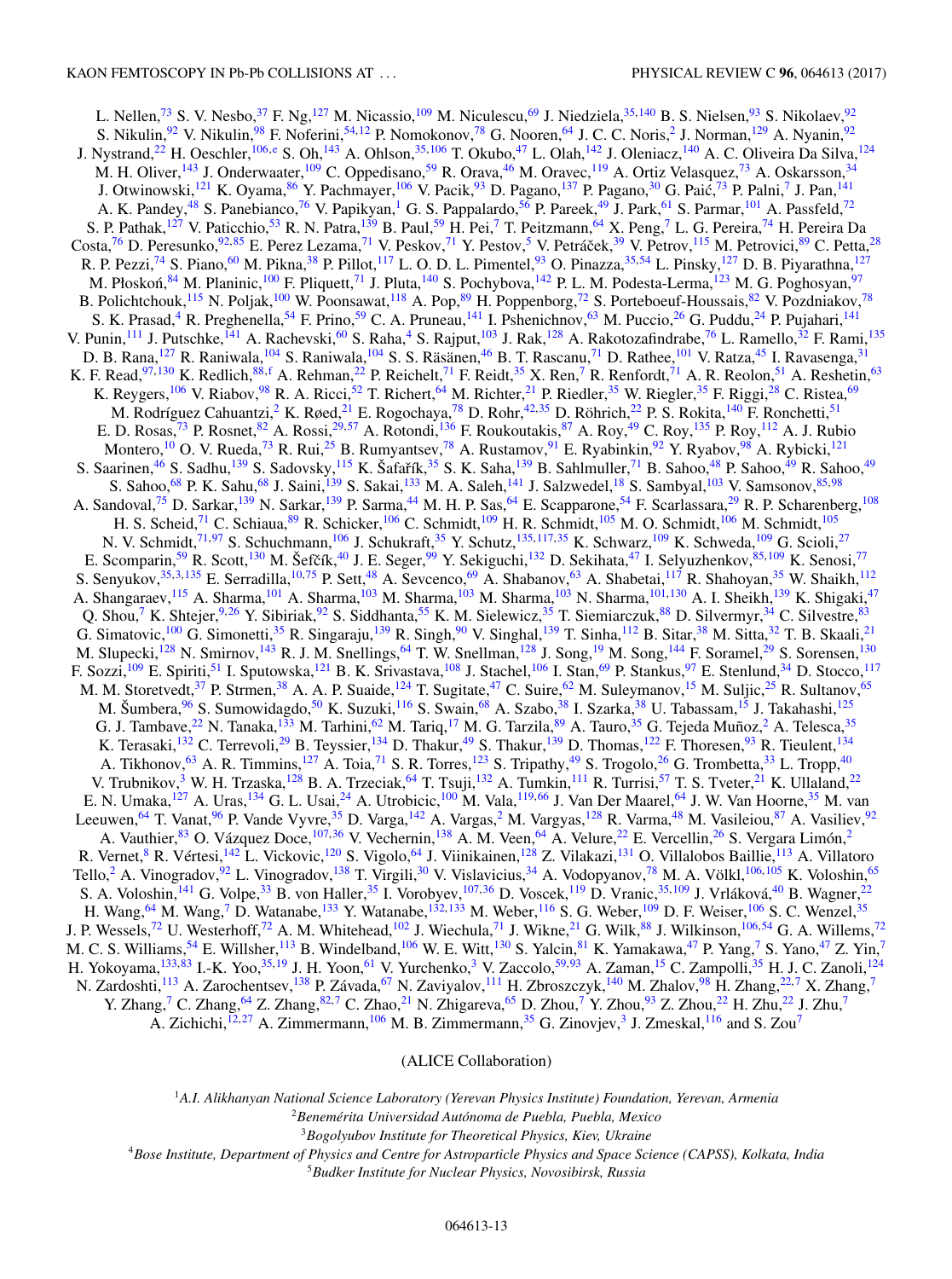<span id="page-13-0"></span>*California Polytechnic State University, San Luis Obispo, California, United States Central China Normal University, Wuhan, China Centre de Calcul de l'IN2P3, Villeurbanne, Lyon, France Centro de Aplicaciones Tecnológicas y Desarrollo Nuclear (CEADEN), Havana, Cuba Centro de Investigaciones Energéticas Medioambientales y Tecnológicas (CIEMAT), Madrid, Spain Centro de Investigación y de Estudios Avanzados (CINVESTAV), Mexico City and Mérida, Mexico Centro Fermi - Museo Storico della Fisica e Centro Studi e Ricerche "Enrico Fermi', Rome, Italy Chicago State University, Chicago, Illinois, United States China Institute of Atomic Energy, Beijing, China COMSATS Institute of Information Technology (CIIT), Islamabad, Pakistan Departamento de Física de Partículas and IGFAE, Universidad de Santiago de Compostela, Santiago de Compostela, Spain Department of Physics, Aligarh Muslim University, Aligarh, India Department of Physics, Ohio State University, Columbus, Ohio, United States Department of Physics, Pusan National University, Pusan, Republic of Korea Department of Physics, Sejong University, Seoul, Republic of Korea Department of Physics, University of Oslo, Oslo, Norway Department of Physics and Technology, University of Bergen, Bergen, Norway Dipartimento di Fisica dell'Università 'La Sapienza' and Sezione INFN, Rome, Italy Dipartimento di Fisica dell'Università and Sezione INFN, Cagliari, Italy Dipartimento di Fisica dell'Università and Sezione INFN, Trieste, Italy Dipartimento di Fisica dell'Università and Sezione INFN, Turin, Italy Dipartimento di Fisica e Astronomia dell'Università and Sezione INFN, Bologna, Italy Dipartimento di Fisica e Astronomia dell'Università and Sezione INFN, Catania, Italy Dipartimento di Fisica e Astronomia dell'Università and Sezione INFN, Padova, Italy Dipartimento di Fisica 'E.R. Caianiello' dell'Università and Gruppo Collegato INFN, Salerno, Italy Dipartimento DISAT del Politecnico and Sezione INFN, Turin, Italy Dipartimento di Scienze e Innovazione Tecnologica dell'Università del Piemonte Orientale and INFN Sezione di Torino, Alessandria, Italy Dipartimento Interateneo di Fisica 'M. Merlin' and Sezione INFN, Bari, Italy Division of Experimental High Energy Physics, University of Lund, Lund, Sweden European Organization for Nuclear Research (CERN), Geneva, Switzerland Excellence Cluster Universe, Technische Universität München, Munich, Germany Faculty of Engineering, Bergen University College, Bergen, Norway Faculty of Mathematics, Physics and Informatics, Comenius University, Bratislava, Slovakia Faculty of Nuclear Sciences and Physical Engineering, Czech Technical University in Prague, Prague, Czech Republic Faculty of Science, P.J. Šafárik University, Košice, Slovakia Faculty of Technology, Buskerud and Vestfold University College, Tonsberg, Norway Frankfurt Institute for Advanced Studies, Johann Wolfgang Goethe-Universität Frankfurt, Frankfurt, Germany Gangneung-Wonju National University, Gangneung, Republic of Korea Gauhati University, Department of Physics, Guwahati, India Helmholtz-Institut für Strahlen- und Kernphysik, Rheinische Friedrich-Wilhelms-Universität Bonn, Bonn, Germany Helsinki Institute of Physics (HIP), Helsinki, Finland Hiroshima University, Hiroshima, Japan Indian Institute of Technology Bombay (IIT), Mumbai, India Indian Institute of Technology Indore, Indore, India Indonesian Institute of Sciences, Jakarta, Indonesia INFN, Laboratori Nazionali di Frascati, Frascati, Italy INFN, Laboratori Nazionali di Legnaro, Legnaro, Italy INFN, Sezione di Bari, Bari, Italy INFN, Sezione di Bologna, Bologna, Italy INFN, Sezione di Cagliari, Cagliari, Italy INFN, Sezione di Catania, Catania, Italy INFN, Sezione di Padova, Padova, Italy INFN, Sezione di Roma, Rome, Italy INFN, Sezione di Torino, Turin, Italy INFN, Sezione di Trieste, Trieste, Italy Inha University, Incheon, Republic of Korea Institut de Physique Nucléaire d'Orsay (IPNO), Université Paris-Sud, CNRS-IN2P3, Orsay, France Institute for Nuclear Research, Academy of Sciences, Moscow, Russia Institute for Subatomic Physics of Utrecht University, Utrecht, Netherlands*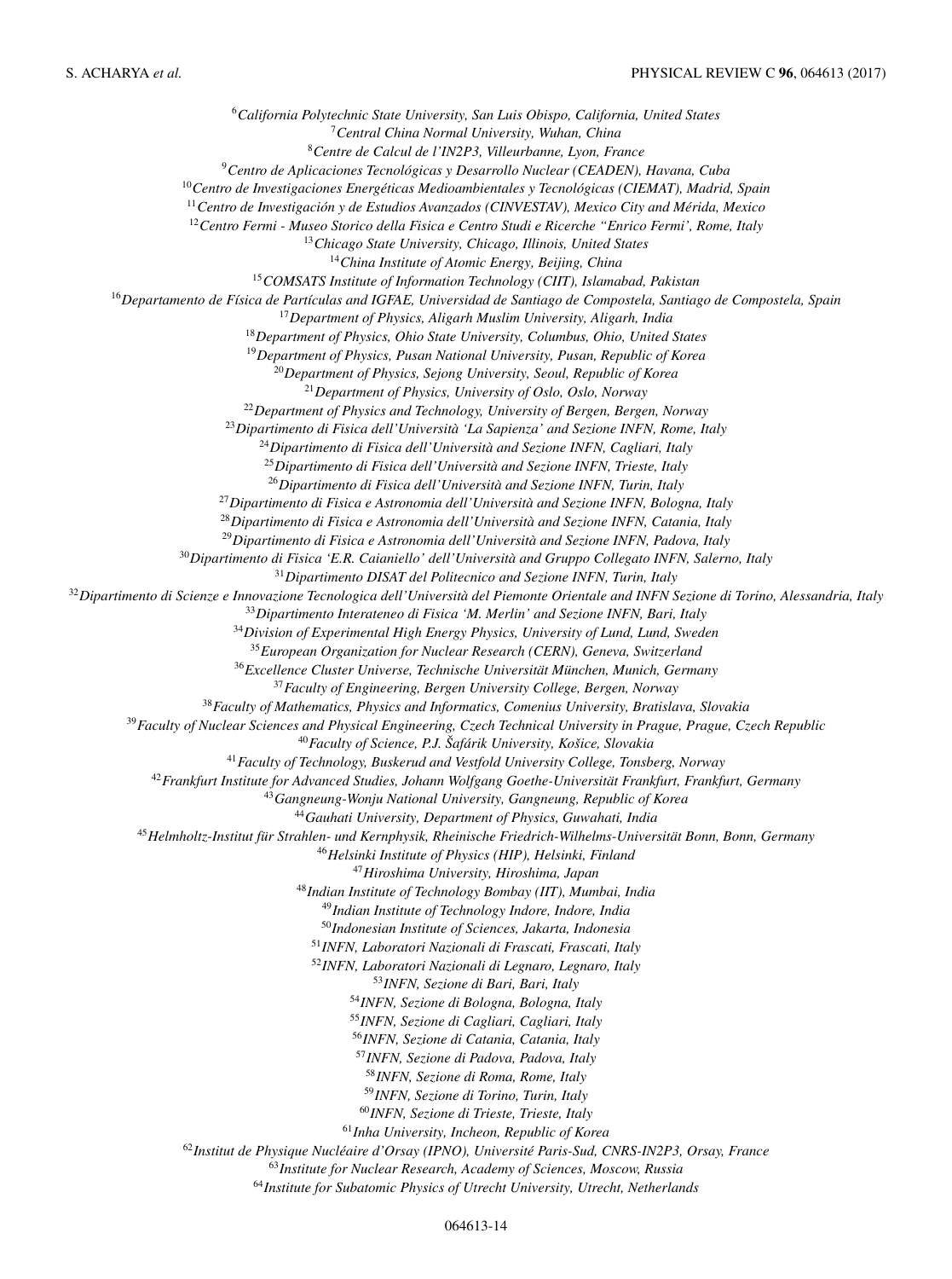<span id="page-14-0"></span>*Institute for Theoretical and Experimental Physics, Moscow, Russia Institute of Experimental Physics, Slovak Academy of Sciences, Košice, Slovakia Institute of Physics, Academy of Sciences of the Czech Republic, Prague, Czech Republic Institute of Physics, Bhubaneswar, India Institute of Space Science (ISS), Bucharest, Romania Institut für Informatik, Johann Wolfgang Goethe-Universität Frankfurt, Frankfurt, Germany Institut für Kernphysik, Johann Wolfgang Goethe-Universität Frankfurt, Frankfurt, Germany Institut für Kernphysik, Westfälische Wilhelms-Universität Münster, Münster, Germany Instituto de Ciencias Nucleares, Universidad Nacional Autónoma de México, Mexico City, Mexico Instituto de Física, Universidade Federal do Rio Grande do Sul (UFRGS), Porto Alegre, Brazil Instituto de Física, Universidad Nacional Autónoma de México, Mexico City, Mexico IRFU, CEA, Université Paris-Saclay, Saclay, France iThemba LABS, National Research Foundation, Somerset West, South Africa Joint Institute for Nuclear Research (JINR), Dubna, Russia Konkuk University, Seoul, Republic of Korea Korea Institute of Science and Technology Information, Daejeon, Republic of Korea KTO Karatay University, Konya, Turkey Laboratoire de Physique Corpusculaire (LPC), Clermont Université, Université Blaise Pascal, CNRS–IN2P3, Clermont-Ferrand, France Laboratoire de Physique Subatomique et de Cosmologie, Université Grenoble-Alpes, CNRS-IN2P3, Grenoble, France Lawrence Berkeley National Laboratory, Berkeley, California, United States Moscow Engineering Physics Institute, Moscow, Russia Nagasaki Institute of Applied Science, Nagasaki, Japan National and Kapodistrian University of Athens, Physics Department, Athens, Greece National Centre for Nuclear Studies, Warsaw, Poland National Institute for Physics and Nuclear Engineering, Bucharest, Romania National Institute of Science Education and Research, HBNI, Jatni, India National Nuclear Research Center, Baku, Azerbaijan National Research Centre Kurchatov Institute, Moscow, Russia Niels Bohr Institute, University of Copenhagen, Copenhagen, Denmark Nikhef, Nationaal instituut voor subatomaire fysica, Amsterdam, Netherlands Nuclear Physics Group, STFC Daresbury Laboratory, Daresbury, United Kingdom Nuclear Physics Institute, Academy of Sciences of the Czech Republic, Rež u Prahy, Czech Republic ˇ Oak Ridge National Laboratory, Oak Ridge, Tennessee, United States Petersburg Nuclear Physics Institute, Gatchina, Russia Physics Department, Creighton University, Omaha, Nebraska, United States Physics department, Faculty of science, University of Zagreb, Zagreb, Croatia Physics Department, Panjab University, Chandigarh, India Physics Department, University of Cape Town, Cape Town, South Africa Physics Department, University of Jammu, Jammu, India Physics Department, University of Rajasthan, Jaipur, India Physikalisches Institut, Eberhard Karls Universität Tübingen, Tübingen, Germany Physikalisches Institut, Ruprecht-Karls-Universität Heidelberg, Heidelberg, Germany Physik Department, Technische Universität München, Munich, Germany Purdue University, West Lafayette, Indiana, United States Research Division and ExtreMe Matter Institute EMMI, GSI Helmholtzzentrum für Schwerionenforschung GmbH, Darmstadt, Germany Rudjer Boškovic Institute, Zagreb, Croatia ´ Russian Federal Nuclear Center (VNIIEF), Sarov, Russia Saha Institute of Nuclear Physics, Kolkata, India School of Physics and Astronomy, University of Birmingham, Birmingham, United Kingdom Sección Física, Departamento de Ciencias, Pontificia Universidad Católica del Perú, Lima, Peru SSC IHEP of NRC Kurchatov institute, Protvino, Russia Stefan Meyer Institut für Subatomare Physik (SMI), Vienna, Austria SUBATECH, IMT Atlantique, Université de Nantes, CNRS-IN2P3, Nantes, France Suranaree University of Technology, Nakhon Ratchasima, Thailand Technical University of Košice, Košice, Slovakia Technical University of Split FESB, Split, Croatia The Henryk Niewodniczanski Institute of Nuclear Physics, Polish Academy of Sciences, Cracow, Poland The University of Texas at Austin, Physics Department, Austin, Texas, United States Universidad Autónoma de Sinaloa, Culiacán, Mexico*